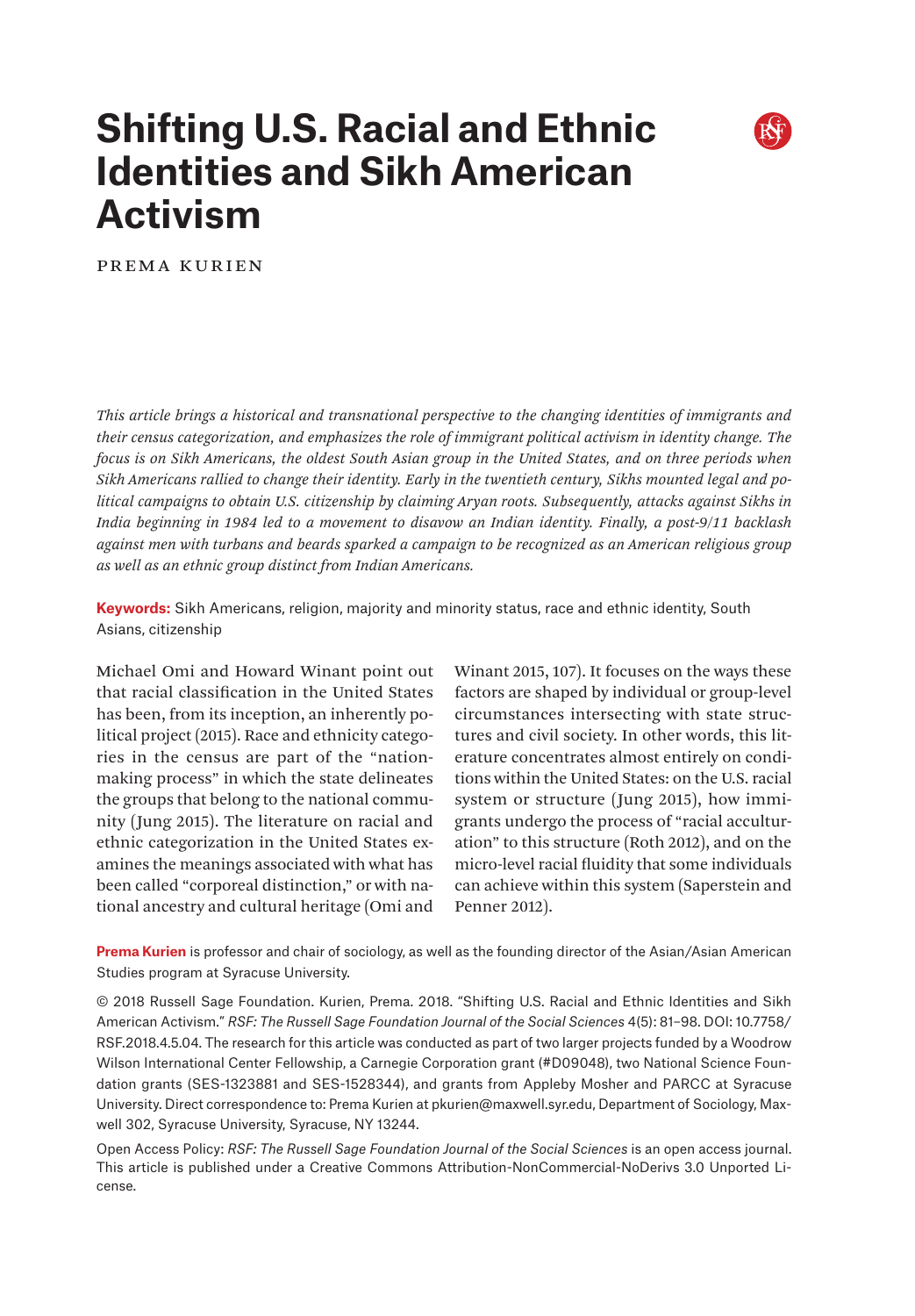The introduction of the *transnational turn* in U.S. immigration studies, however, cautions us about the danger of methodological nationalism, or the assumption that key social and political forces are contained or confined by the nation-state (Basch et al. 1994; Wimmer and Schiller 2002). In the case of immigrant identities in the United States, homeland or other international factors can play an important role in how groups are categorized. Sociopolitical developments between majority and minority groups in host countries due to global events can bring about shifts in group identification. In other words, the process of immigrant identity change may not simply be a result of individual immigrants assimilating to, or struggling with, the domestic racial system. It is often an outcome of group-based political mobilization shaped by transnational factors. Finally, the two processes—transnationalism and immigrant political mobilization—can intersect and interact. A change in the relationship between majority and minority groups in the country of origin may lead groups classified under the same ethnoracial category in the host country to self-identify and mobilize in different ways. These changes, as well as other global events, can affect groups differently within the United States, resulting in new patterns of activism around identity and categorization.

This article develops these theoretical arguments by focusing on Sikhs, an ethnoreligious group originating in the Punjab region of South Asia, which has been very active in the U.S. public sphere around racial, ethnic, and religious rights over the past hundred years. (Punjab was partitioned between India and Pakistan in 1947.) South Asians have been classified in a number of ways in the U.S. Census from 1910 to 1980 (Das Gupta 2006, 32–33; Haney López 1996). Sikhs are the earliest group of South Asian migrants to North America and dominated the migration from British India at the turn of the twentieth century. This migration was concentrated on the west coasts of Canada and the United States.

Because the census does not have a religion category, we do not have an accurate estimate of how many Sikhs live in the United States at the current time. According to Pew Research Center estimates, at least two hundred thousand Sikhs lived in the United States in 2012. This compares with around 1.6 million Hindus, who make up 51 percent of the Indian American population (Pew Research Center 2015). However, Sikh groups argue that the more accurate number of Sikhs in the country is between five hundred thousand to one million.<sup>1</sup> In the postcolonial period, Sikhs in South Asia have been largely concentrated in the state of Punjab in northwest India and made up only 1.7 percent of the Indian population as a whole in 2011; Hindus were 79.8 percent of the Indian population in the same period. Many observant Sikh men, and some women, maintain their unshorn hair in a turban (men also maintain unshorn beards and mustaches) and carry a ceremonial dagger (usually hidden under clothing), as these are articles of faith in the Sikh tradition. These visible symbols of religion have made Sikhs particularly vulnerable to discrimination and racial attacks, one reason for Sikh American activism. But this does not explain why Sikhs have redefined their racial and ethnic identities several times over the past hundred years, which is the focus of this article.

This article demonstrates the impact of global and transnational factors on the identities of immigrants and even the American-born generation. It also showcases the active role of racial and ethnic groups in contesting and trying to change imposed identity categories. Specifically, it traces the shifting racial and ethnic identities of Sikh Americans, focusing on three periods when they rallied to change their racialethnic identities. The first period of activism was in the early decades of the twentieth century when Sikhs mobilized as Indians with Aryan roots to gain access to U.S. citizenship. They also began to link their racial discrimination in North America to their status as British colonial subjects. Consequently, they rallied as

1. Part of this argument rests on the fact that Sikhs are greatly overrepresented in the diaspora and comprised 34 percent of the Indian population in Canada in 2001, more than the Hindu population from India which was 27 percent (Lindsay 2001). In England and Wales, Sikhs are almost as many as Hindus (732,429 versus 817,000 in the 2011 census).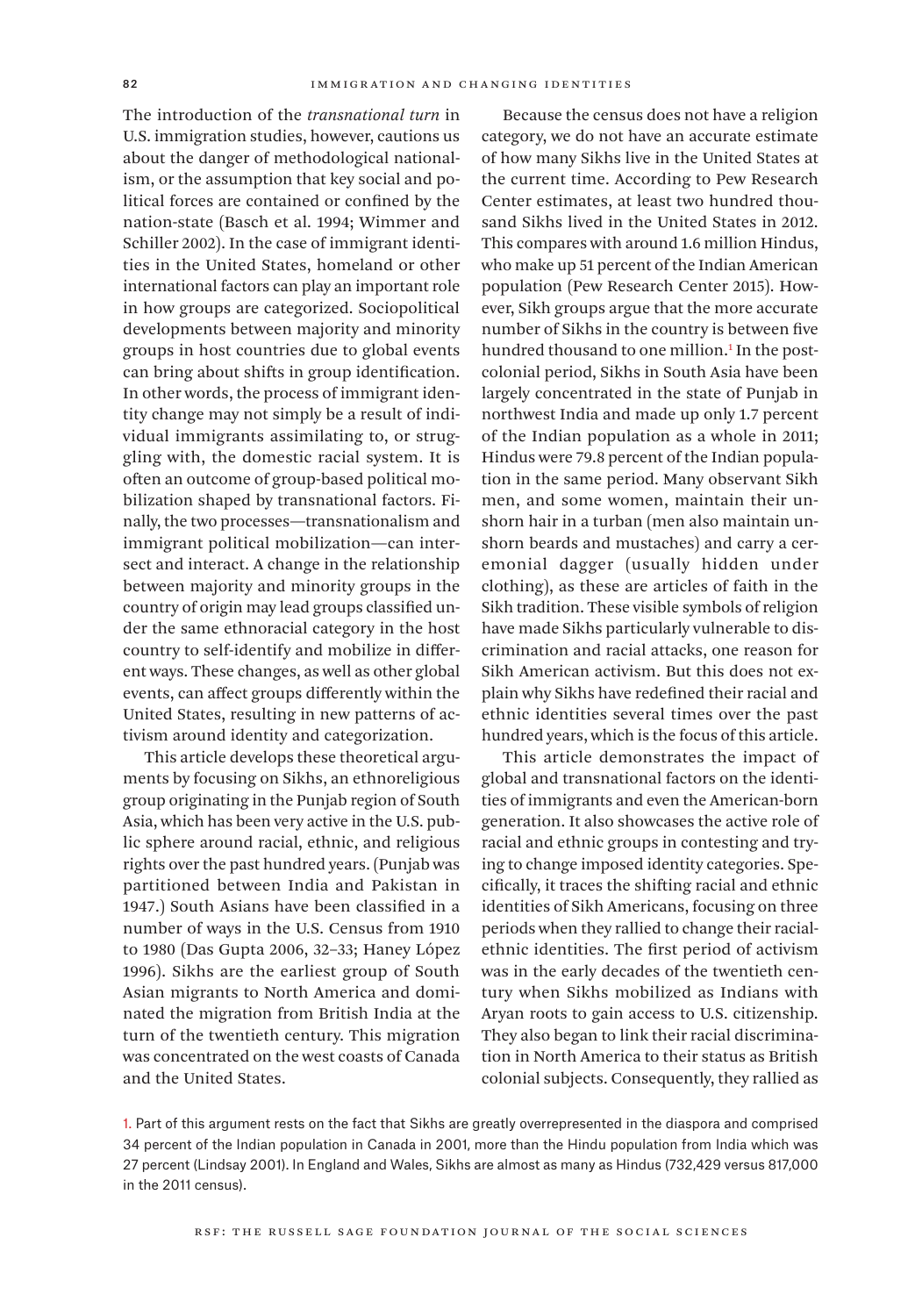Indian patriots around a militant Indian nationalist movement. Discrimination against Sikhs in India during and after Indian independence in 1947, and attacks against Sikhs in India beginning in 1984, however, led to the rise of a Sikh separatist movement. This in turn led to a campaign by many Sikh Americans, in the second period of activism, to disavow an Indian identity and mobilize as Sikh nationalists. The third period came in the wake of September 11, 2001. A post-9/11 backlash against men with turbans and beards sparked a movement to be recognized as an American religious group deserving of accommodations for its articles of faith, as well as an ethnic group distinct from Indian Americans in the U.S. census.

#### Factors Spurring Mobilization **AROUND RACE AND ETHNICITY**

Racial and ethnic categories in the U.S. census were developed in the late 1700s because race and color were the basis for citizenship and legal status (Anderson 2002, 269–71). Two hundred years later, after civil rights laws were passed, the census became a tool to measure racial disparities and allocate funds to reduce these disparities as well as for election redistricting in the wake of the 1965 Voting Rights Act. A federal measure, Directive 15, adopted in 1977, led to the adoption of the ethnoracial pentagon of five categories—white, black, Hispanic, Asian or Pacific Islander, American Indian or Alaskan Native—still used today with some modifications. Although the state obviously plays an important role in racially and ethnically classifying groups, we should also examine how and why immigrants challenge census categories, and the role that developments in the home countries can play in promoting these campaigns.

In their seminal book, *Nations Unbound*, Linda Basch and her coauthors argue that many immigrants are "transmigrants," individuals who "take actions, make decisions, and develop subjectivities and identities embedded

in networks of relationships that connect them simultaneously to two or more nation-states" (1994, 7). Other researchers have also demonstrated that in the contemporary period, many countries, parties, and groups have begun to recognize the value of harnessing the political capital of their diasporas to advance particular domestic and international agendas (Lyons and Mandaville 2012; Varadarajan 2010). This type of work has challenged the container model of the nation-state, and shown that we cannot understand the experiences and activism of ethnic groups by solely focusing on national processes. Most literature on transnationalism argues that it wanes over generations (Levitt and Waters 2002). This perspective, however, has also been recently challenged by research showing that the second and later generations can continue to maintain special ties with the ancestral homeland (Azuma 2017).

Paul Schor presents an interesting discussion of several mobilizations around American census categories by immigrants that were impacted by developments in their home countries (2005). For instance, the Mexican government and Mexican American organizations mobilized to challenge the new category "Mexican race" introduced in the 1930 Census—until then, Mexicans had been classified as white  $(Schor 2005, 92-93).<sup>2</sup>$  Another example is the case of immigrant organizations representing national minorities in central and eastern Europe who mobilized, due to the rise of nationalist sentiments in Europe, to have their mother tongue used to classify their populations in the 1910 census instead of birthplace. Some Jewish groups attempted to have Jews classified as Hebrews in the same census to distinguish them from other central and eastern European immigrants (Schor 2005, 94–95).3

Although ethnicity is usually understood as referring to national background, majority and minority status within the country of origin can profoundly affect the attitude of immigrant groups toward their homeland state and con-

2. The Census Bureau backed down at this time but later disagreements about the "race" of Mexicans led to the mobilization of Latinos around a separate census category that defined them on the basis of language and ethnicity, rather than race (Prewitt 2013, 76).

3. Although this attempt was not successful, Jews came to be distinguished from other Europeans as Yiddish speakers when the mother tongue question was introduced in 1910 (Schor 2005, 94).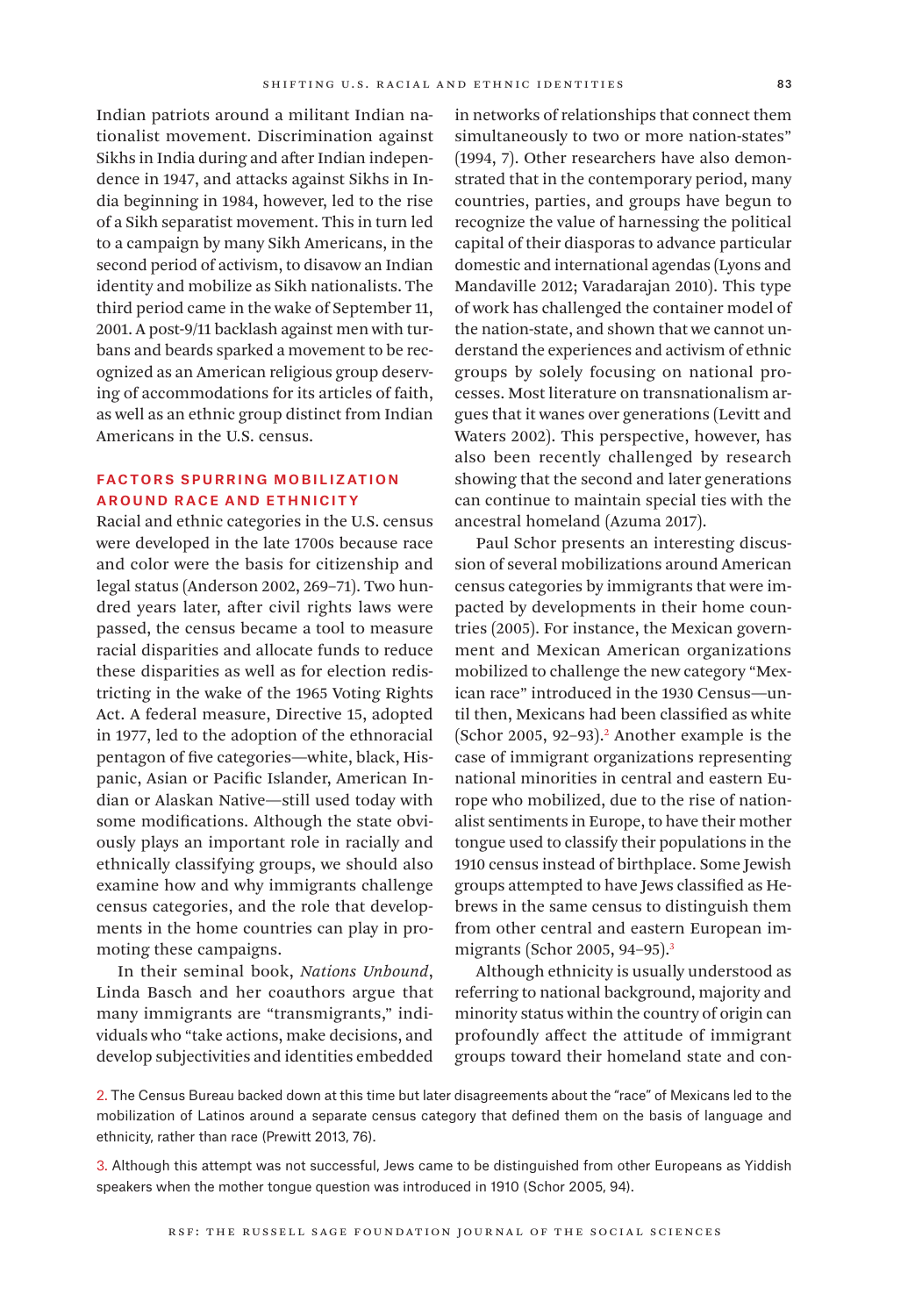sequently ethnic identity and political activism in host countries. Majority and minority groups usually have very different histories, political interests, and social concerns in their homelands given that the culture of the dominant group often tends to be institutionalized as the national culture, marginalizing minority groups (Gurr 2000; Wimmer 1997). In an earlier research project, I found that Hindu and Muslim Indian immigrants in the United States had very different conceptions of Indianness tied to their majority and minority positions in India, and were mobilizing to influence American and Indian politics in line with their respective definitions of national identity (Kurien 2001). Traumatic events in the homeland affecting minority groups may be memorialized within communities and can lead to ethnic solidarity and mobilization in host countries. For instance, the Armenian genocide in Turkey in 1915 became the catalyst for Armenian Americans to lobby Congress to obtain official commemoration of the event and to demand cuts in aid to Turkey (Paul 2000, 31). Likewise, Sarah Wayland discusses the activism of Sri Lankan Tamil Canadians against the atrocities committed on the Tamils—a minority group in Sri Lanka—by the Sri Lankan state, for recognition as a distinct group, and in support of a separate Tamil Eelam state (2004).

Discrimination against minority groups in host countries can result in the development of what has been called "reactive ethnicity" (Portes and Rumbaut 2001, 284) or "rejectionidentification" (Branscombe, Schmitt, and Harvey 1999)—in other words, stronger ethnic identification as a self-defense mechanism against marginalization, and attempts to separate from the majority group. In their study of Christian and Muslim Arab Americans in the Detroit region in the post–September 11 period, Kristine Ajrouch and Amaney Jamal find that Arab Christians were more likely to identify as white when compared with Arab Muslims (2007). Arab Muslims, they argued, demonstrated a greater tendency to distance themselves "from the mainstream," perhaps due to experiences of being "othered" and discriminated against (2007, 873). Rejection-identification can also lead to group-based activism. Fiona Barlow and her co-authors find that Māori respondents

who perceived race-based rejection in Australia were motivated to increase their support for political action for Māori rights (Barlow et al. 2012).

#### Methods

This article draws on material from two larger projects. The first examined the activism of a variety of national Indian American advocacy organizations, and a second, ongoing project, focuses on South Asian community formation and mobilization in some regions of the United States and Canada (the larger New York City, San Francisco, Vancouver, and Toronto areas). Both projects used a variety of methods of data collection: interviews with leaders, activists and lay community members, some participant observation, and an examination of archival material, internet websites, YouTube videos of talks and conferences, e-newsletters of organizations, and a variety of secondary sources such as newspaper, magazine, and internet articles. Sikhs are one of the most active groups that I studied in both projects. In this article, I draw on interviews with twenty-four Sikh American leaders, activists, and community members, both first and second generation, out of a total of fifty-four interviews with Sikh Americans for both projects together, conducted between 2007 and 2017. Any names of individuals, when used, have been changed to protect their identity. The names of the organizations have been retained.

### Early South Asian Migration to North America

Sikhs from rural Punjab were the dominant group of immigrants from British India to North America in the early decades of the twentieth century for three reasons. First, economic conditions in the Punjab had worsened under British colonial land policies (Oldenburg 2002). The region also experienced droughts, famines, and epidemics during this period, triggering an outmigration in search of work (Jensen 1988, 24). Second, many Sikh men were in the British army. The British took over the Punjab region after a long and bitter struggle with Maharaja Ranjit Singh, the founder of the Sikh Empire (Gould 2006, 77–78). They were so impressed with the military skills of the Maharaja's Sikh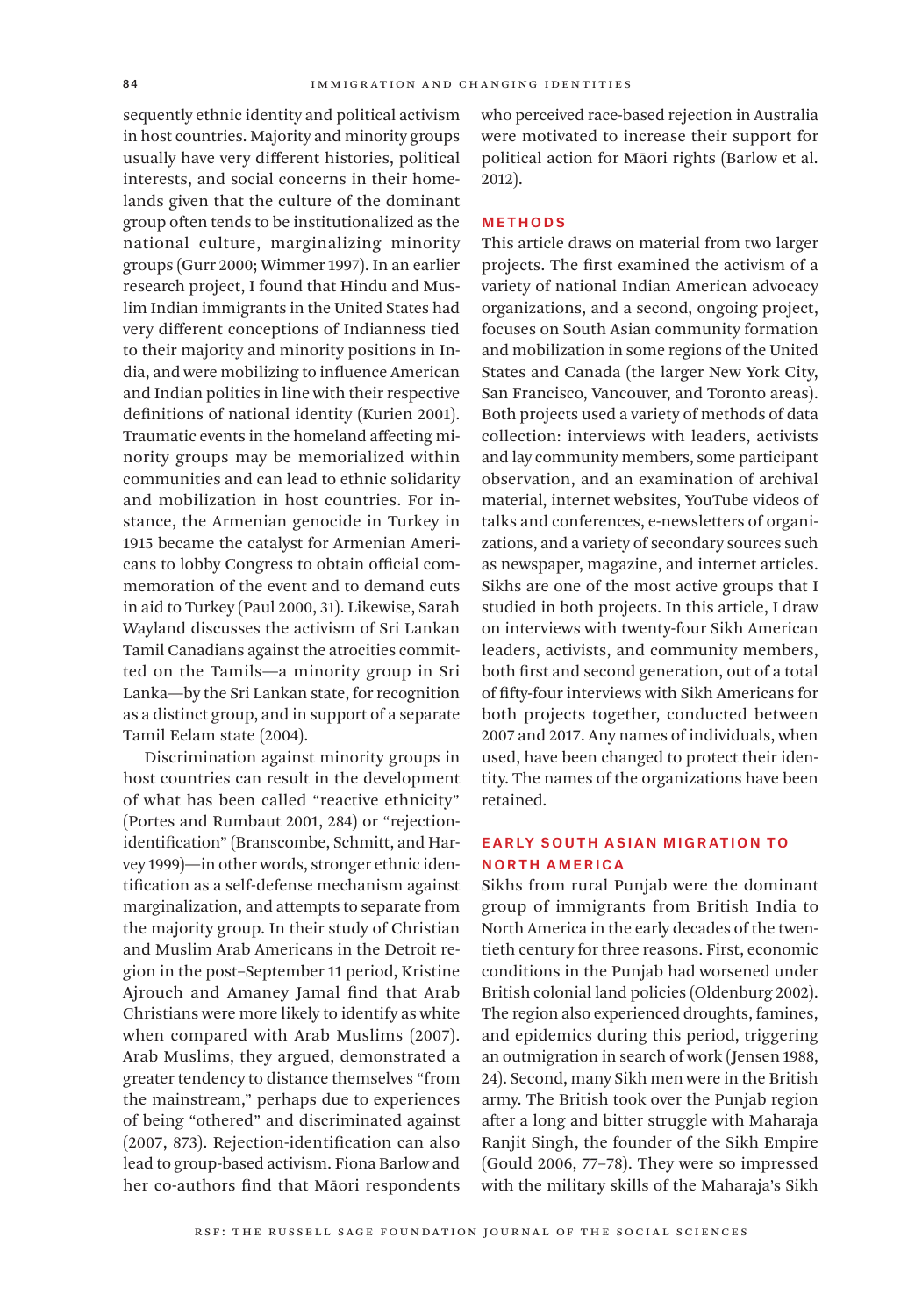warriors that they designated Sikhs a "martial race" and heavily recruited them into the British army (Dirks 2001, 178–80).4 The British encouraged Sikh orthodoxy. Separate Khalsa Sikh, initiated Sikhs who maintain articles of faith, regiments were formed and the leaders of these regiments were rewarded by the British with honorary titles and material rewards to ensure their loyalty (Sohi 2014, 18). Sikhs were strong supporters of the British Empire in the nineteenth century: Sikh regiments were considered to be an elite unit of the British army and served around the world. A Sikh representative in Ottawa in 1908, protesting a discriminatory travel ban on the group, described Sikhs in the following way: "We are British subjects, of proven loyalty . . . With the name Sikh is linked up fidelity and loyalty to the Empire . . . The Sikh has always been ready in the past to give willing service to the Empire" (quoted in Gill 2014, 24).

The roots of the Sikh settlement in North America can be traced to the celebration of Queen Victoria's Diamond Jubilee in 1897, when a Sikh regiment based in India was sent to London to attend the rituals. In returning to India via Canada, they learned about the work opportunities on the Pacific coasts of Canada and the United States and some returned seeking work (McMahon 2001, 9). The final factor that gave Sikhs an advantage over men of other religions from Punjab were their religious networks. Sikhs had *gurdwaras* (temples) all along the long route from Punjab to North America, including in Hong Kong, where migrants had to break journey, often for weeks. The *gurdwaras* provided free lodging and one free meal a day, which was useful for wayfarers (Jensen 1988, 27).

A second, smaller group of migrants from India in the early decades of the twentieth century was made up of educated anticolonial leaders, both Sikh and non-Sikh, from urban areas, who left India to escape British surveillance and to find safer bases from which to organize a nascent independence movement. Many of them came as students to the United States to enroll in universities and learn about the U.S. political system (Sohi 2014, 21–22). The

University of California in Berkeley was an important hub because the tuition was low and finding work nearby was possible (McMahon 2001, 29). But Indian students were also to be found in many other universities around the country.

# Early Sikhs on the Pacific West Coast: From Supporters of the British Empire to Anticolonial Indian Nationalists

Between 1901 and 1910, 5,762 immigrants, mostly Sikh, from Punjab in British colonial India arrived in Northern California (Gould 2006, 90). About an equal number arrived in British Columbia in Canada over the same period. Sikhs faced a variety of citizenship restrictions and exclusion acts in North America and mobilized against them. This mobilization became intertwined with a militant *Ghadar* (mutiny) Indian nationalist movement as they realized that the British, instead of providing support to its citizens, had condoned and supported the exclusion acts.

Punjabi communities in the United States and Canada were close-knit and movement across the border was relatively easy at the time. After the Continuous Journey Regulation of 1908 in Canada (requiring migrants to arrive in Canada through a direct ship voyage that in practice targeted Indians and prevented their migration) several thousand moved down to the Pacific West coast of the United States (Johnston 2014, 18). Around 85 to 90 percent of the Punjabi immigrants in the first decade of the twentieth century were Sikh, even though Sikhs made up only around 13 percent of the population of Punjab (McMahon 2001, 10; Sohi 2014, 8). Punjabi Muslims were the second largest religious group among the early West Coast immigrants, followed by Punjabi Hindus. But they were all identified in the United States as Hindoos or Hindus, the term then used for inhabitants of India, which was also called Hindustan, or the land of the Hindus. The early immigrants worked in lumber mills, railroad construction, and later in agriculture (McMahon 2001, 19).

4. In fact, the British were able to defeat the first major anticolonial rebellion in India in 1857, primarily because of the support of Sikh regiments (Jensen 1988, 6).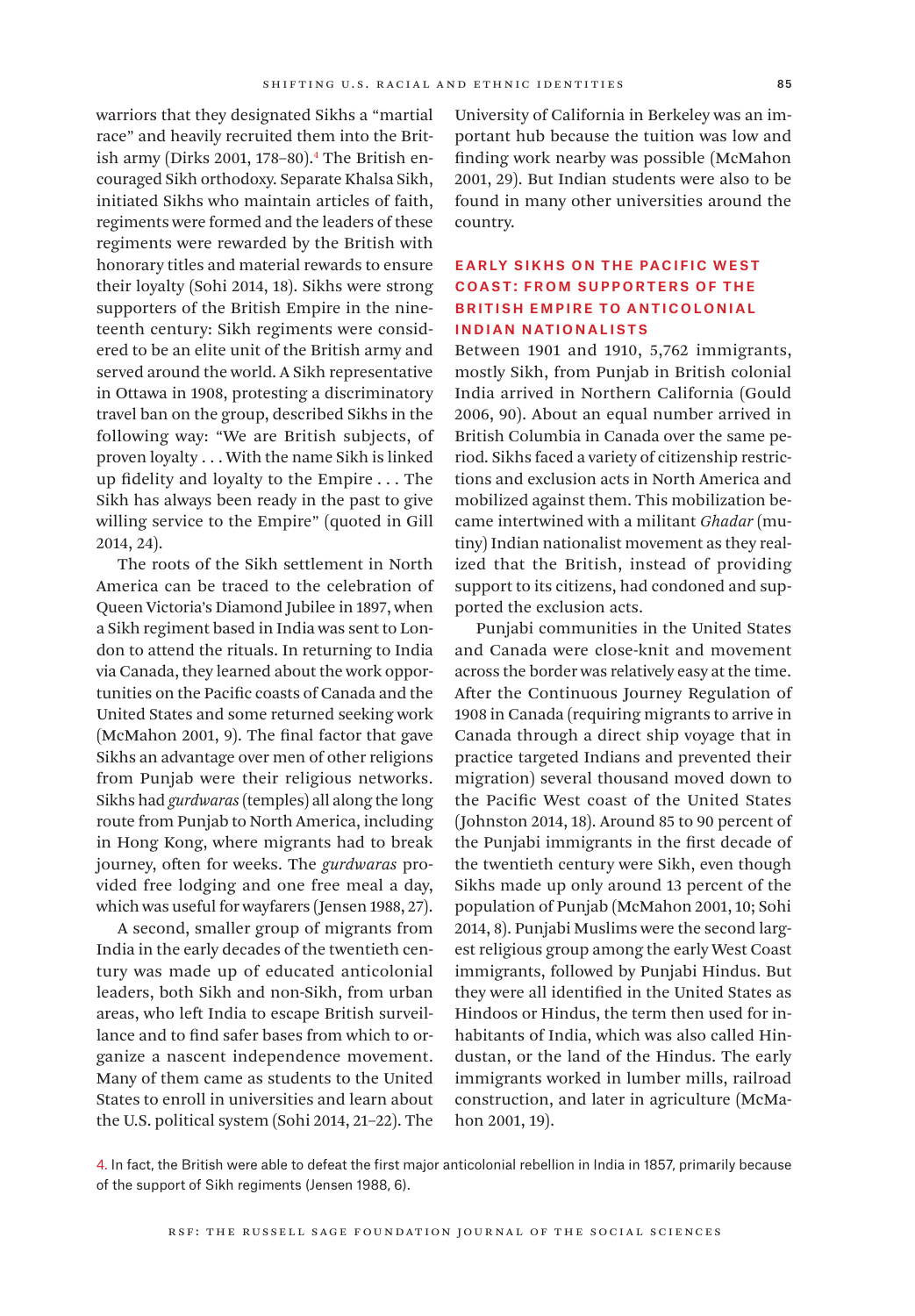Sikh immigrant workers faced anti-Asian mobilization in both Canada and the United States. A Japanese and Korean Exclusion League formed in 1905 in both San Francisco and Vancouver by white labor union leaders was renamed the Asiatic Exclusion League by 1907 to include Indians among the groups that it opposed (Jensen 1988, 44). In 1907, a series of race riots directed against Indian immigrants by white workers took place along the North American West Coast. The first took place in Bellingham, Washington, soon to be followed by others in Seattle, Everett, Vancouver, and parts of California. The 1908 Canadian law banning Indian migrants emboldened officials in the United States to take their own measures against the "Hindu invasion" of Northern California (107). Immigration officials in San Francisco used a "likely to become a public charge" clause beginning in 1909 to exclude a large number of Indians seeking entry into the United States, leading to a steep decline in the number of Indian immigrants in the United States, from 1,710 in 1908, down to 377 in 1909 (111). Despite these small numbers, in 1910, a U.S. immigration commission issued a report on Indian immigrants, describing them as "the least desirable race of immigrants thus far admitted to the United States" and as "unassimilable" (cited, 141). In 1912, American immigration officials were also able to pressure steamship companies to stop selling tickets to Indian laborers intending to travel to the American West Coast (147).

As Indians became aware that the discriminatory laws against them in Canada and the United States had been passed with the approval and support of the British, they realized that they could not turn to their British-ruled home country for support against discrimination in North America (Sohi 2014, 27). Anticolonialists started to link the discrimination that Indians were facing in North America with their colonial status in India. One older male Sikh interviewee in Northern California, Dilraj Singh, a descendant of an early Sikh anticolonial leader, talked about how the white mobs attacking Indians in Bellingham had called them slaves and coolies. According to Dilraj, Indian immigrants were "discriminated as slave Indians since they were not from an independent, free country. They were from a country . . . under British rule." Anticolonial leaders began to mobilize Indians in North America against British rule, calling for a revolution in India like the American Revolution (Sohi 2014, 66). They warned the British colonialists that racial discrimination experienced by Indians within the territories of the British Empire—referring to Canada—could foment revolution in India (Sohi 2014, 34). They started several anticolonial periodicals that they sent to India and to Indian communities around the world. One of the important goals of these publications was to turn Sikhs in India against the British by telling them about the Canadian exclusion acts targeting them (Johnston 2014, 24; Sohi 2014, 53).

A group of nationalistic Indian students formed the Hindustan Association of the United States in Oregon in May 1913 (Jensen 1988, 173, 179–80). Later that year, they established the Hindustan Ghadar Party for Indian independence in Oregon, with its headquarters in San Francisco (Sohi 2014, 57). Although the Ghadar movement was active in both Canada and the United States, it was based in the United States, in part because of America's history of fighting a war against Britain and gaining independence, a link that Ghadar leaders also emphasized in their speeches to members of the wider American society (Sohi 2014, 66–68; Jensen 1988, 94–95). The party aimed to get its message out through the publication and dissemination of a weekly newspaper, the *Ghadar*, and a volume of poetry composed and written by Sikh workers, *Ghadar-di-gunj*, Echoes of Mutiny (Sohi 2014, 59–60). Both were mailed (or sent through individual travelers) to South Asian communities in North America and other countries, and to India.5 In 1914, the 376 Punjabi (mostly Sikh) passengers of a ship, the *Komagata Maru*, sailing directly from India to Canada (to challenge the Continuous Journey Regulation) were not even allowed to disembark in Vancouver and were sent back to India,

5. The newspaper periodically carried the following advertisement: "Wanted – Brave soldiers to stir up Ghadar in India / Pay – Death / Prize – Martyrdom / Pension – Liberty / Field of battle – India" (Jensen 1988, 183).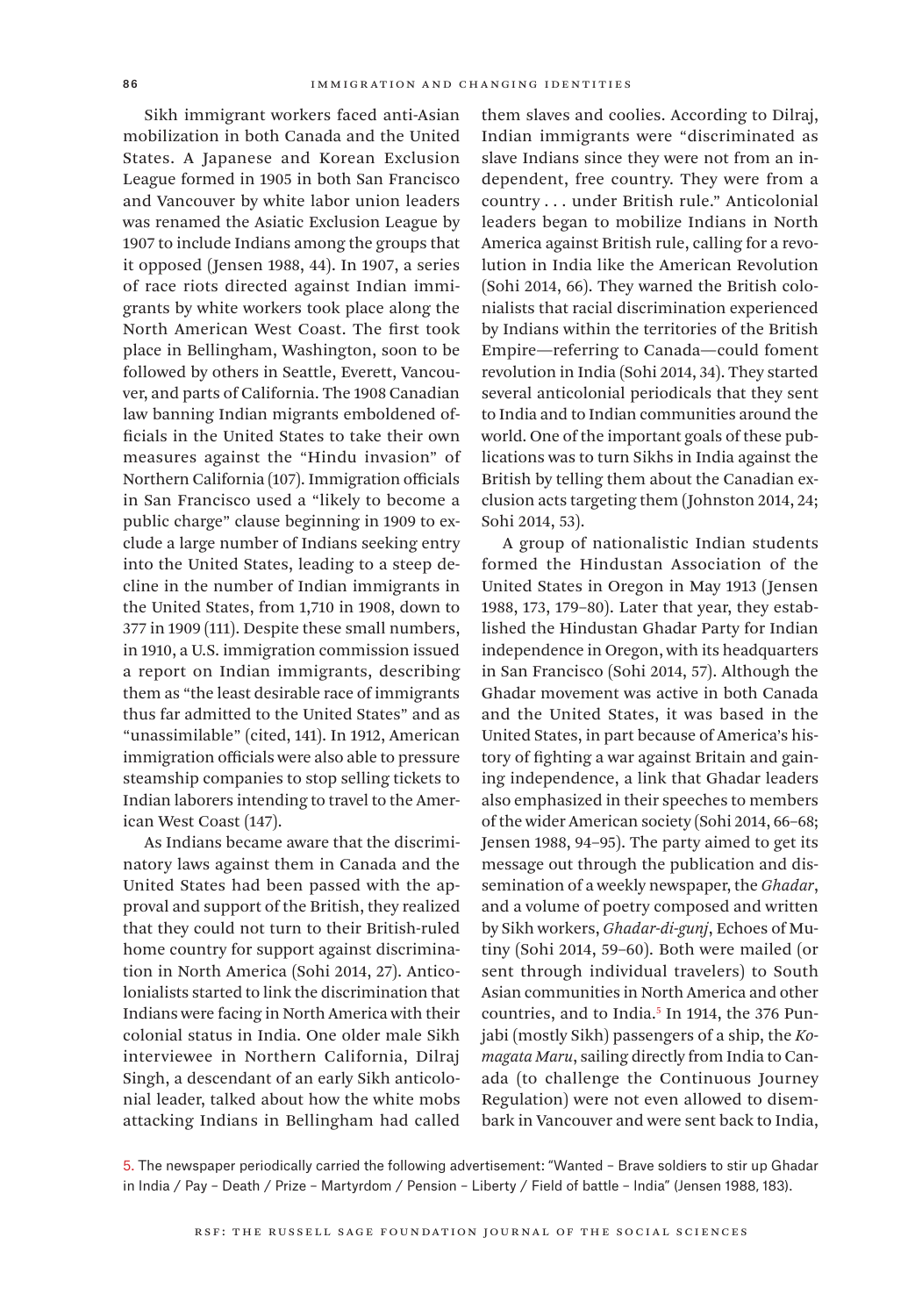many to face death or imprisonment. This incident angered Sikhs on the North American Pacific Coast and led to several thousand Ghadar supporters leaving North America for India to launch an Indian independence movement. By mid-1915, the British had managed to crush the movement and put India under martial law. Some Ghadarites were sentenced to death and others were imprisoned or confined to their home villages (Buchignani, Indra, and Srivastiva 1985, 64; Sohi 2014, 163–64).

### U.S. Racial Status: From Hindu Caucasians to Nonwhite Aliens

In the United States, the racial status of early Indian migrants, and consequently, their eligibility for citizenship (then conferred only on "free white persons" and people of African descent), was not settled until 1923. Drawing on colonial scholarship that classified upper-caste Indians as Aryans, part of the Indo-European people originating from the Caucasus who had migrated to India several thousand years earlier (Trautmann 1997), Indian immigrants in the United States, (mostly Sikhs at the time) argued that as upper-caste Indians, they were Aryans and therefore Caucasians, and consequently eligible for citizenship. Between 1908 and 1922, around sixty-nine Indians received citizenship in various states in the United States. In California alone, at least seventeen Indian men were granted citizenship during this period (Jensen 1988, 255).

Bhagat Singh Thind, whose name is associated with a famous legal case that denied him—and subsequently other Indians—citizenship, was a turban-wearing Sikh who had come to the United States in 1913 for higher education. He was active in the Ghadar movement (Coulson 2015, 15–22). In the middle of his studies at the University of California, Berkeley, he joined the U.S. army to fight in World War I (the first turbaned Sikh to serve in the U.S. army) and was honorably discharged in 1918 when the war ended. He initially received U.S. citizenship, but it was revoked a few months later. In 1919, Thind filed a court case to challenge the revocation. Following on the Ozawa case, in which a Japanese American plaintiff had been denied citizenship on the grounds that although he might be white, he was not Caucasian, Thind's lawyers argued that as a high-caste Hindu of the Aryan race from north India, Thind was of Caucasian descent and therefore eligible for U.S. citizenship. They made the case that the caste system in India prevented interracial marriages in India, like the racial system did in the United States, ensuring the Aryan racial purity of upper-caste Indians (Haney López 1996, 149; Coulson 2015, 26). In 1923, British-born Justice George Sutherland delivered the unanimous Supreme Court decision that though Thind might be Caucasian, he was not white as commonly understood in the United States and western Europe, and was therefore not eligible for citizenship. Doug Coulson argues that the U.S. Supreme Court denied Thind citizenship under pressure from the British government because of Thind's involvement in the Ghadar movement (2015).6 Many Indians in the United States were stripped of their citizenship after this ruling. Because a 1913 California Alien Land Law prohibited "aliens ineligible for citizenship" from owning or holding long-term leases on agricultural land, Asian exclusionists in California also took the opportunity to deprive Indians of the land they owned (Jensen 1988, 265).

#### From Nonwhite Aliens to Successful Lobbyists for Citizenship and Indian Independence

These restrictions stimulated and reinforced Sikh involvement in Indian nationalist activism. Dalip Singh Saund, who eventually became the first Asian American in Congress (1957–63), was an early Sikh immigrant to California who came in 1920 to study at the University of California, Berkeley. In his autobiogra-

6. In 1917, exclusionists in the United States were successful in getting the U.S. government to pass an Immigration Act that included a literacy test and the demarcation of an Asiatic Barred Zone. As a result, the legal immigration of most Asians, including Sikhs, into the United States was prohibited. However, students were still permitted into the country and others were able to enter illegally through Mexico (McMahon 2001, 15). The Immigration Act of 1924 finally excluded all Asians from immigrating into the United States.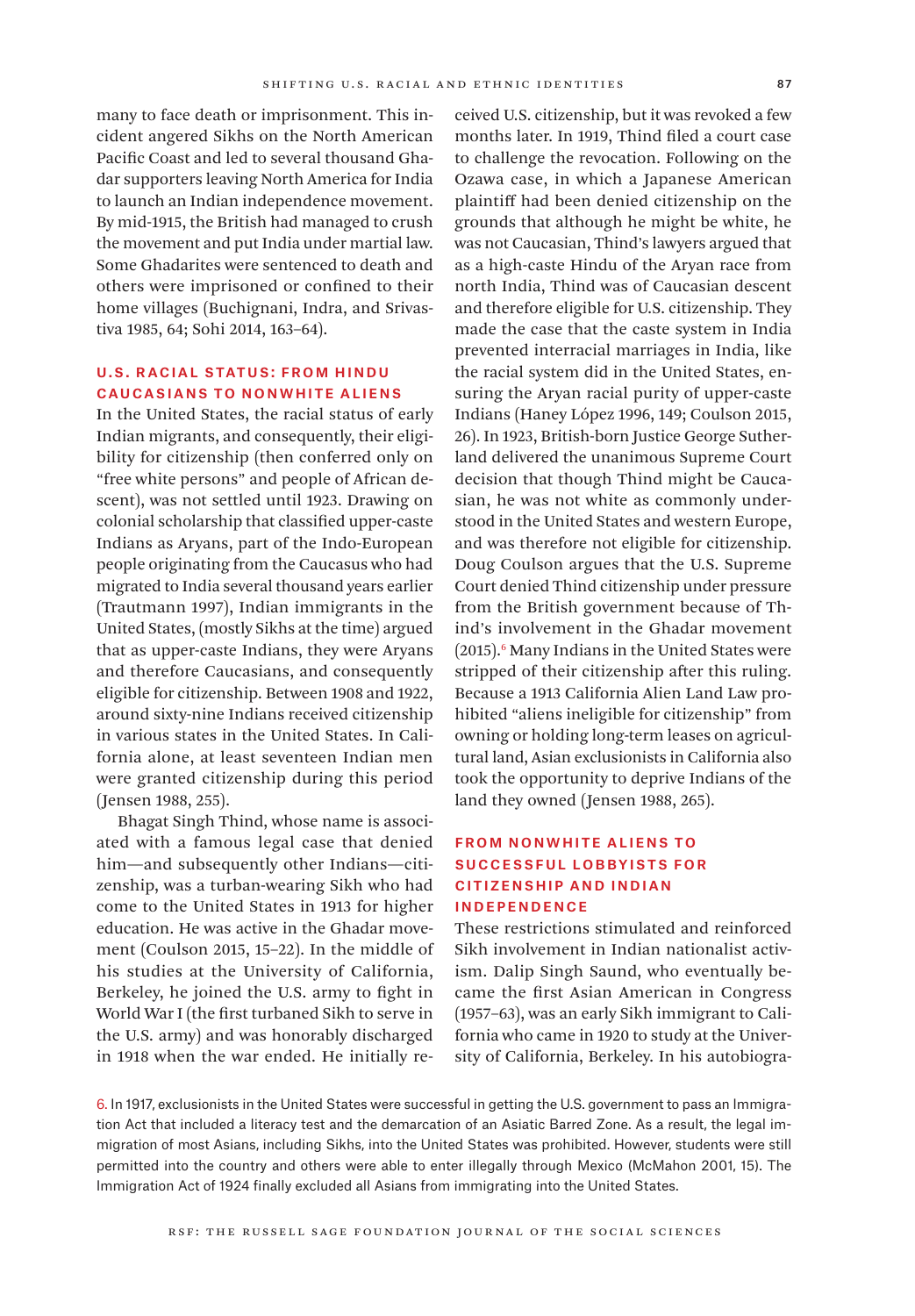phy he wrote of that time, "All of us were ardent nationalists and we never passed up an opportunity to expound on India's rights" (Saund 1960, 38). Seeking allies in the U.S. Congress, Indian leaders in the United States were able to convince important Americans that the support of the people of India for America was "key to victory over Japan" in World War II (Gould 2006, 334), leading the Roosevelt administration to establish an India section of the Office of Strategic Services (predecessor to the Central Intelligence Agency) in 1943 to forge alliances with anticolonial leaders in India (Gould 2006, 377). Two organizations—the Indian League, and the National Committee for Indian Freedom—were active in Washington, D.C., in the 1930s and 1940s, supported financially by the Sikh-based organization on the West Coast, the Indian National Congress Association of India established by Dalip Singh Saund (Jacoby 2007, 251). A Sikh, J. J. Singh based in New York, elected president of the Indian League in 1939, played a leadership role in the mobilization of American support for India's independence and citizenship rights for Indians in the United States. Through J. J. Singh's close connection with Representatives Clare Booth Luce of Connecticut and Emanuel Celler of New York (Gould 2006, 394), he was able to influence them to introduce the Luce-Celler Act in 1946 in Congress which granted citizenship to Indians, restored the citizenship rights for those who had obtained it prior to the *Thind* case, and permitted a quota of one hundred immigrants from India to the United States every year.

#### Post-1965 Sikh Immigrants in the United States: From Other Race to Asian Indian

Most contemporary Sikh Americans are post-1965 immigrants. After the passage of the 1965 Immigration act, Sikhs in the United States were able to sponsor their relatives from India. Others arrived in the United States for higher education or for work in professional fields. After the independence of India in 1947, the U.S. Census classified all people of Indian background, including Sikhs, in the Other Race category in 1950 and 1960 and identified them as Asiatic Indian or Hindu. In 1970, however, the U.S. census reclassified people "having origins in the Indian subcontinent" as white. By this time, the civil rights laws had come into effect and census data were used to measure and track discrimination against groups. A 1975 report by the Ad Hoc Committee on Racial and Ethnic Definitions of the Federal Interagency Committee on Education, describes how people from the Indian subcontinent presented a problem to the committee as it deliberated about how to classify groups for the 1970 census.

The question at issue was whether to include them in the minority category Asian because they came from Asia and some are victims of discrimination in this country, or to include them in this category [Caucasian-white] because they are Caucasians, though frequently of darker skin than other Caucasians. The final decision favored the latter. (Trotter and Michael 1975, 4–5)

On learning of this decision, an Indian American organization, the Association of Indians in America (AIA), formed in 1967, mobilized, starting from the mid-1970s to make the argument that Indians in the United States should be included under the category of "Asian" as they had been in the 1917 Asiatic Exclusion Act, and that they experienced discrimination. Through their efforts, AIA leaders introduced a new census category, Asian Indian, for the census of 1980, and obtained minority status for Indian Americans (and consequently Sikhs) as Asians from 1980 on (Dutta 1982).

Although Sikhs self-identified as Indians at this time, an early Sikh immigrant who came to the United States to study in the 1960s described how the turban worn by many Sikh men made them stand out. "When we came here, we were out and out Indians, you know. The identity of the Sikh was forced upon us when the local people looked on us turbaned people as different. So, we were Indians at heart, and Sikhs by our looks." Because of the turban, other interviewees told me that Sikh American men faced some "hostility and backlash" during the 1979–1980 Iranian hostage crisis "because people associated Sikhs with Ayatollah Khomeini, because he wore a turban." Issues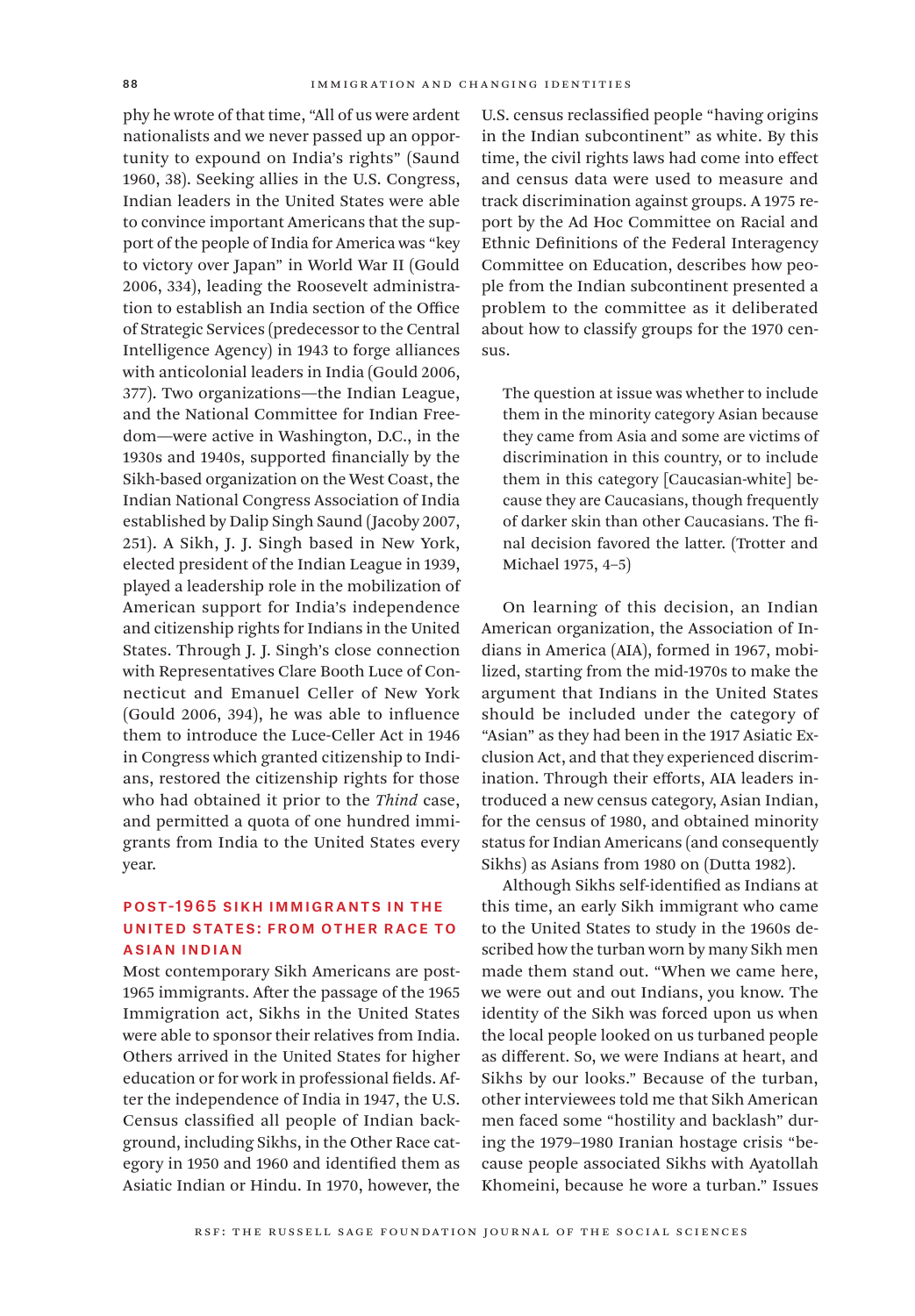connected with the turban and beard led Sikh Americans to form an organization—the Sikh Council of North America—in 1979 to unite at the national level to combat discrimination.

### Sikhs in Independent India: From Partition to 1984

For someone to understand the shift in Sikh attitudes toward the Indian state and an Indian identity between the 1940s and the 1980s, some background on developments in India is necessary. The partition of India in 1947 into India and Pakistan came as a major blow to Indian nationalists in the United States who had mobilized for an undivided India. Sikhs were particularly badly affected because Punjab was divided between India and Pakistan, Pakistan getting a much bigger portion than India. Several sacred sites and sites important to Sikh history remained in Pakistan and Sikhs living in the Punjab region of Pakistan had to move to Indian Punjab.

Toward the end of the colonial period, Sikh leaders in India mobilized for a separate state for Sikhs called Khalistan because they realized that the Muslim demand for a separate state was being seriously considered. To pacify Sikhs, Indian nationalist leaders promised them special consideration. In 1946, Nehru was quoted as saying, "The brave Sikhs of Punjab are entitled to special consideration [and] I see nothing wrong in an area and a set up in the north wherein the Sikhs can also experience the glow of freedom" (K. Singh 2005, 291). Gandhi and Nehru are also said to have assured Sikhs that the Indian constitution would be framed in such a way that minority communities like Sikhs would be provided adequate protection. However, the final constitution document created a strongly centralized political structure, which the two Sikh representatives strongly opposed (S. H. Singh 1949). Again, Article 25 classified Sikhs—as well as Jains and Buddhists—as Hindus and refused to acknowledge that theirs was a separate religion. Consequently, the two Sikh representatives in the Constituent Assembly refused to ratify and sign the Indian constitution (P. Singh 2005, 914), a fact that Khalistan activists in the contemporary period have seized upon.

In the 1950s, Indian states were carved out

based on language but the Indian government was initially reluctant to grant a separate Punjabi language state for Sikhs given concerns about creating a state based on religion. In 1966, after a victory for India in the 1965 Indo-Pakistani War, due in good part to the support of Sikhs, however, the Indian Punjab region was divided into three states—Punjab, Haryana, and Himachel Pradesh—and a Punjabimajority state was created. However some of the specific ways that the division took place were not to the liking of Sikhs. Tension also arose about the division of the river water running through the region, with Sikhs arguing that the Hindu states of Himachal Pradesh and Haryana were favored over Sikh-dominated Punjab. These issues led to Sikh mobilization and a demand for "an autonomous region" within India where Sikhs and Sikhism could flourish. When the central government, by this time with Indira Gandhi as prime minister, proved intransigent on all of these demands, a secessionist Khalistan movement developed for a separate homeland for Sikhs free of Indian control. In the early 1980s, some Khalistan leaders turned to violence and militancy.

Sikh discontent regarding discrimination against them and the Punjab region by the Indian central government came to a head on June 5, 1984, when Indira Gandhi ordered troops into their sacred Golden Temple (the center of Sikh spiritual and political authority) in the northern Indian city of Amritsar to rout out militants. Several thousand Sikh pilgrims were in the temple because it was the day of an important Sikh religious festival. Several hundreds, possibly thousands, of pilgrims were trapped in the complex and killed in the attack. A few months later, on October 31, 1984, Indira Gandhi was assassinated by two of her Sikh bodyguards in Delhi, setting off anti-Sikh violence in Delhi and other cities in north India. Several thousand Sikhs were killed. Allegations circulated that key figures of the ruling Congress Party had been involved in the massacres and that the attacks were well organized, but no action was taken against the perpetrators. Political repression against Sikhs in Punjab suspected of being supporters of Khalistan continued for another decade, leading to the detention, torture, and disappearance of tens of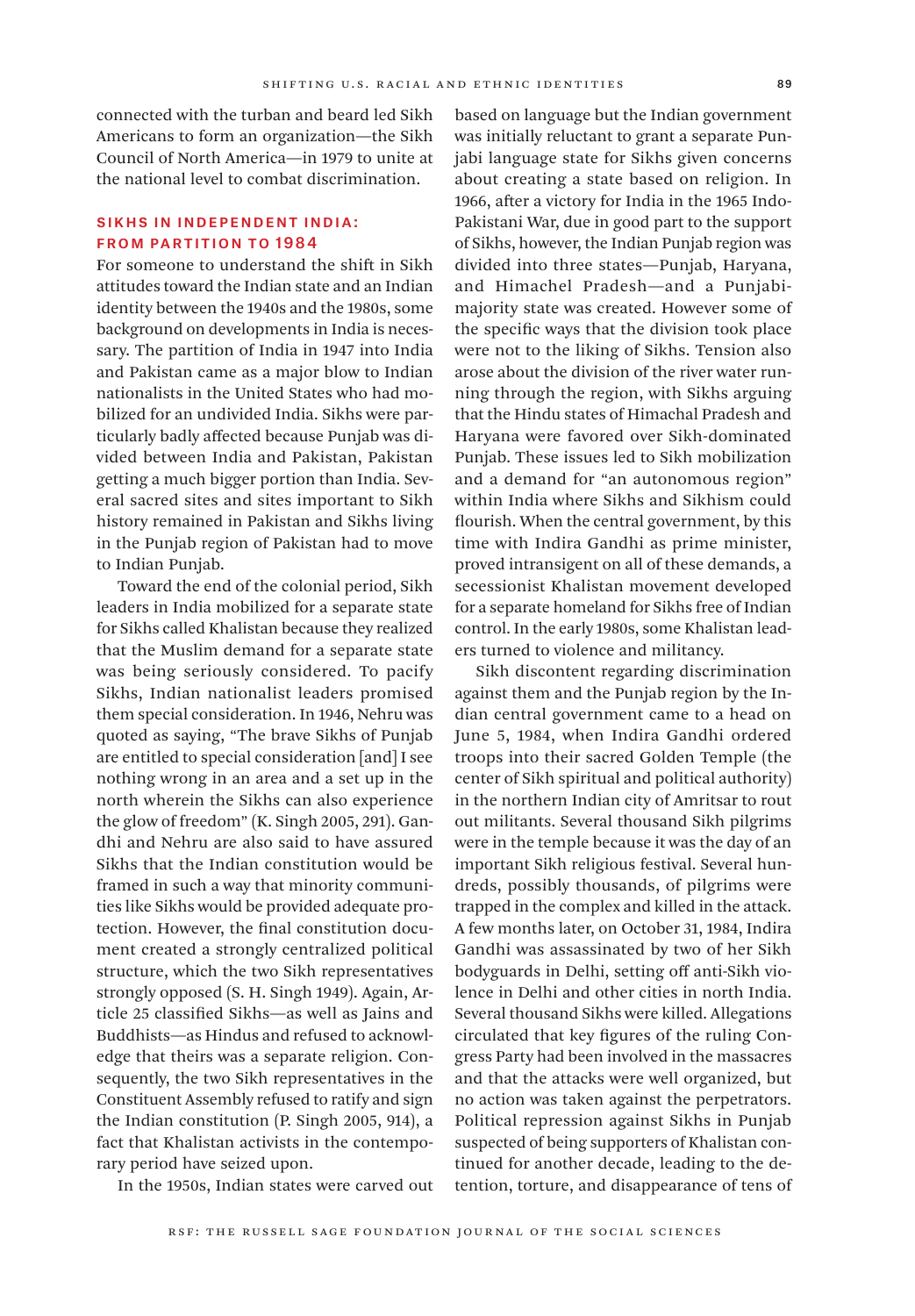thousands of Sikh men (Chima 2010, 3; Human Rights Watch 2007).

## THE IMPACT OF 1984 ON Sikh Americans

Although Sikh Americans were classified and identified as Indian after Indian independence, the described developments in India led Sikhs to believe that they were being systematically marginalized and treated as second-class citizens. The events of 1984 stunned the Sikh community around the world and proved a watershed moment, bringing together even those who had until then not been involved with the Sikh community. As one of my interviewees poignantly narrated, "We never thought, I never thought that a massacre would happen in India . . . we were part of India, we defended India, we spilt our blood in India for India, you know." North American Sikhs held a large convention in Madison Square Garden in New York City on July 28, 1984—this was after the invasion of the Golden Temple but before the largescale anti-Sikh attacks in north India. An estimated 2,500 attended and formed a World Sikh Organization to represent Sikhs in Canada, the United States, and Britain; at present the organization survives only in Canada. The leaders called for Sikhs supporting the Indian government "to disassociate themselves from that regime" (Howe 1984). There were many calls for Khalistan at the convention but the final resolution defined it broadly as a place where Sikhs could "enjoy the 'glow of freedom'" that Nehru had promised.

Sikhs in Canada and the United States mobilized to monitor events in India and to organize marches and protests in front of the Indian consulates and the United Nations in New York City. The Sikh Foundation, founded in the San Francisco Bay area in 1967, hired a public relations team and prepared a full-page advertisement for newspapers in New York City, Washington, D.C., San Francisco, and Los Angeles.<sup>7</sup> Through the help of the public relations team, Sikh commentators appeared on many radio and television shows and programs and also went to Washington, D.C., to educate Congress "about the civil war against Sikhs happening in India" in the words of one of my interviewees. Sikhs were successful in obtaining support from some Republicans in Congress, including Senator Jesse Helms (R-NC) and U.S. Representative Dan Burton (R-IN, founding member and co-chair of the Pakistani Caucus) who spoke about human rights violations in India in the Congress on a regular basis. In the post-1984 period, a variety of Khalistani organizations were formed in the United States, including the Council of Khalistan (founded in 1986) and a Khalistan Affairs Center (founded in 1991), both with offices in Washington, D.C. In New York City, most Sikhs stopped attending the annual India Day Parade after 1984 and from 1986 on organized a separate Sikh Day Parade.

In the meantime, the Indian government undertook its own propaganda campaign. A book written by two well-known Toronto-based Canadian journalists makes the claim, based on reports from the reputed *India Today* magazine, that India had posted a number of "intelligence operatives" in North America from 1982 onward "to hijack" or discredit the Sikh separatist movement.8 Several older Sikh American men I interviewed seemed to be aware of this given that they talked about "plants" by the Indian government being placed in Sikh communities. As one elderly man explained, "The thing is that, even before '84, I think, because of the Ghadar movement from USA, Sikhs have always been considered radicals by the Indian government." After the attack on the Golden Temple, the Indian government produced a video defending the raid and minimizing the damage on the temple and the casualties from the attack, as well as a glossy magazine prais-

7. See Sikh Foundation International, "The Sikhs of India are much like the American colonists of 1776," July 2011, [http://www.sikhfoundation.org/wp-content/uploads/2011/07/Preserving\\_Lives\\_1984/1984\\_Full\\_Page\\_ad](http://www.sikhfoundation.org/wp-content/uploads/2011/07/Preserving_Lives_1984/1984_Full_Page_advertisement.pdf)[vertisement.pdf,](http://www.sikhfoundation.org/wp-content/uploads/2011/07/Preserving_Lives_1984/1984_Full_Page_advertisement.pdf) accessed January 23, 2018. The ad was discussed in an interview with Sarinder Singh Kapany about the 1984 attacks (see 1984 Living History, "Narinder Singh Kapany," February 28, [http://www](http://www.1984livinghistory.org/2014/02/28/narinder-singh-kapany) [.1984livinghistory.org/2014/02/28/narinder-singh-kapany,](http://www.1984livinghistory.org/2014/02/28/narinder-singh-kapany) accessed January 23, 2018).

8. The book focused on the investigation into the 1985 Air India disaster, when a plane originating in Canada was blown up, allegedly by Sikh Canadian Khalistan supporters, killing all on board.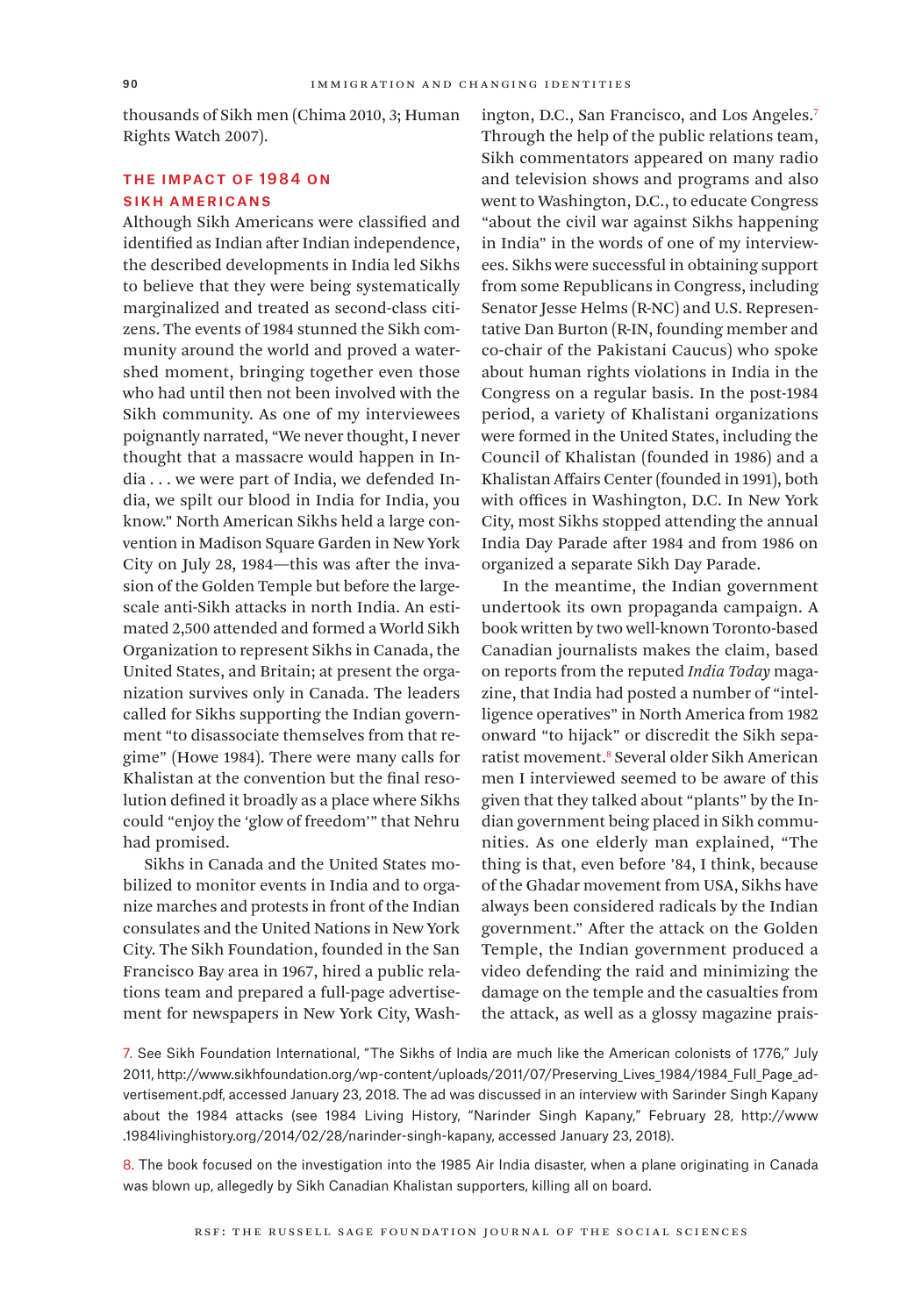ing the contributions of Sikhs to India and denouncing Sikh separatists, both of which were sent to Sikh communities in North America and to key American and Canadian Hindus (Kashmeri and McAndrew 2005, 45, 49). These efforts further enraged Sikhs in North America.

Several interviewees mentioned that the events of 1984 also created tensions with Hindus with whom, until that time, they had had fairly close and cordial relations. An older Sikh man from California told me, "I actually had a lot of Hindu friends . . . what happened in 1984 definitely created a wedge between the two communities . . . it took a long time to heal." Another issue that a large number of interviewees mentioned was that many Sikhs stopped identifying as Indian after the events of 1984. A second-generation man in his thirties said, "I was raised in a context, and this was part of my training earlier as a teen, where I was taught, we are Sikhs, we are Punjabis, we are not Indians, the Indian state has suppressed our community, and we ought to reject that identity." Similarly, another young Sikh man remarked,

I mean essentially ... what's clear among most Americans [Sikhs] with whom I interact is that Indian identity is just not part of the equation . . . strangers come up to us in the streets all the time, especially with the turban and the beard, and they'll ask, you know, where are you from? Sometimes they'll say oh, are you from India? And I know many people including people in my own family who would say no, I'm not from India, I'm from Punjab. You know, just refuse to be identified with the Indian state.

#### A young woman emphasized,

For me, it was about my identity being primarily Sikh, and not Indian. I mean, I just always saw myself as Sikh . . . I was well educated at a young age about the events of '84, and feel quite strongly about that to this day. I've always identified as Sikh, and as American. I have not identified with the Indian state.

As the anti-Sikh violence abated in India in the mid-1990s, support for an armed Khalistani

movement among immigrant Sikhs in North America gradually dwindled, though some pockets of support remain. Consequently, scholars like Giorgio Shani refer to Khalistan in the contemporary period as a "*deterritorialized* imagined community" or, like Cynthia Mahmood, as "political critique" (Shani 2008, 143 [emphasis in the original]; Mahmood 2014). Some of my respondents seemed to agree with this characterization. An older Sikh man described it this way: "this demand for Khalistan and our disowning India, it's, it's really a form of protest." However, from my interviews it seemed that Khalistan meant different things to different people. Here is a Sikh American graduate student articulating what he thinks Khalistan means for the U.S. Sikh community today:

I think a better way to think about the Khalistani movement is that . . . most Sikhs think that they got dicked over when partition happened and that Sikhs didn't get their fair share. And I think in general they would like to see a space in which Sikhism would be able to flourish in India. I don't think people are super crazy about wanting their own nation-state, but they understand that because of the historical processes around postcolonialism, that Sikhism has been corrupted. And the Punjab is not a place in which Sikhism is allowed to flourish and spread its wings as far as it can go. So in that sense most Sikhs are Khalistani in that they wish for a space in which Sikhism can flourish. And they all hate the Indian government: everybody hates the Indian government.

Many interviewees who talked about Khalistan (the issue did not come up in all the interviews) did seem to see it as a protest movement against the Indian state that emphasized Sikh self-determination rather than an actual separatist movement. These individuals, mostly second-generation Sikh Americans, pointed to the variety of ways that organizations formed by individuals of their generation had been mobilizing around discrimination against Sikhs by the Indian state, without mentioning the issue of Khalistan.

For instance, an organization, Ensaaf, formed in 2004 by second-generation Sikh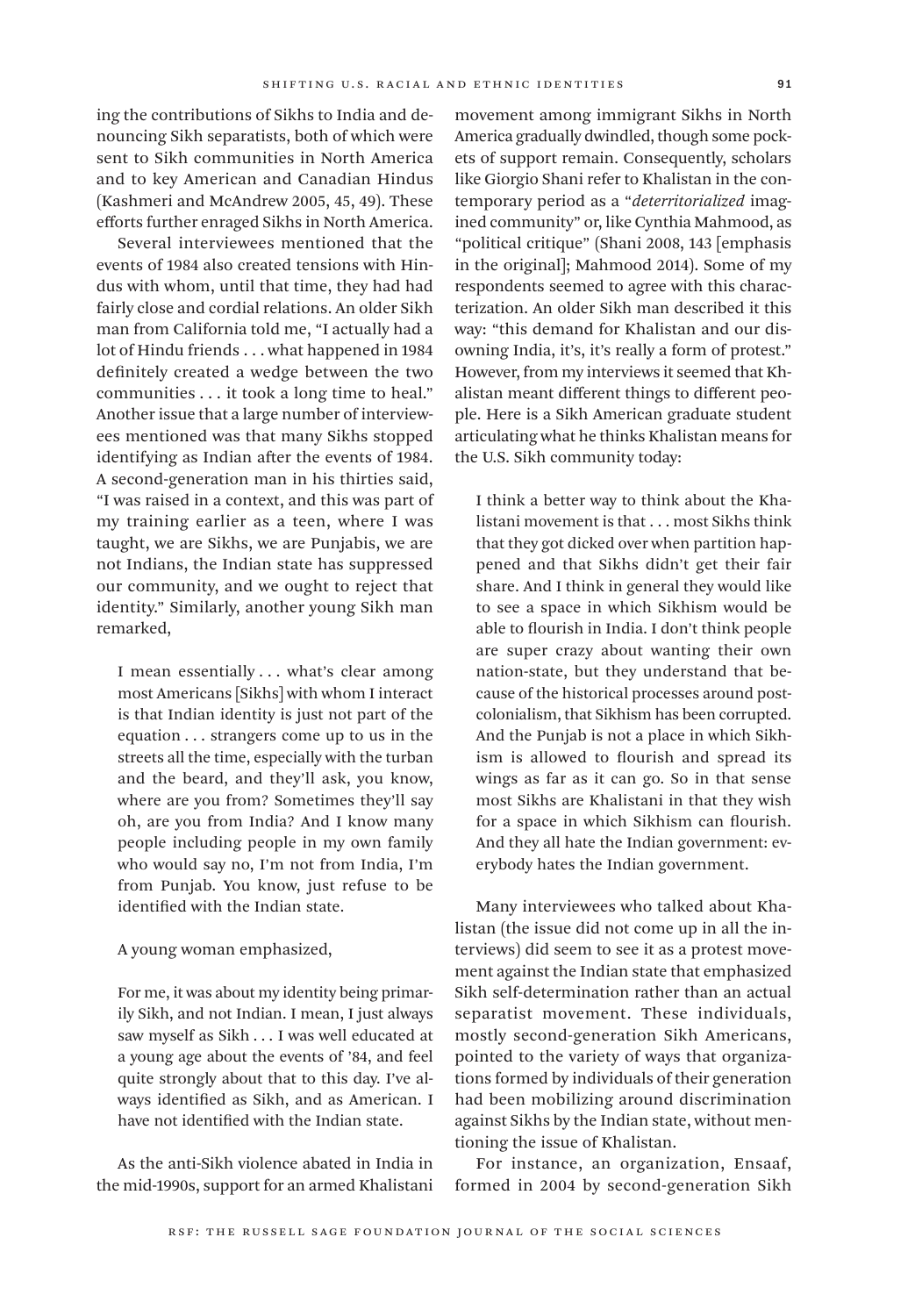Americans in the Bay area, has been working in Punjab to "end impunity and achieve justice for mass state crimes . . . by documenting abuses, bringing perpetrators to justice, and organizing survivors."9 The organization's oral history and video testimonies project has collected two hundred oral histories about disappearances and extrajudicial killings in Punjab between 1984 and 1995. A variety of Sikh American organizations formed by secondgeneration Sikh Americans mobilized around the thirtieth anniversary of the events of 1984. An organization called Saanjh in the San Francisco Bay Area came up with the idea of creating a video archive of interviews with Sikhs around the world about their memories and experiences of 1984.<sup>10</sup> Another organization, The Surat Initiative, collaborated with Ensaaf to create a 2014 Remembrance Project, posting a historical item linked to 1984 every day through the whole of 2014.<sup>11</sup> In September 2014, when the newly elected Indian prime minister, Narendra Modi, was visiting the United States, Sikh Coalition—yet another organization formed by second-generation Sikh Americans—and Ensaaf organized a congressional hearing focusing on the alleged collusion of Indian politicians from the Congress Party in the 1984 anti-Sikh violence and the lack of indictments against the perpetrators of that violence. All of these organizations have kept the issue of anti-Sikh violence and discrimination alive, educating the younger generations and some members of the wider society about these issues, and seeking justice for the victims.

In contrast to the quoted interviewees, others felt the Khalistan movement continued to be about establishing a Sikh political territory. One graduate student who had read Shani's 2008 book on Sikh nationalism, for example, said it was "absurd" to argue that Sikh nationalism is no longer tied to territory. "Because how could people be shouting these slogans [for Khalistan] at the Sikh Day Parade, and then not pointing to Punjab?" He felt that Khalistan was still a simmering issue within the Sikh

American community, although not a focus of many Sikh American organizations in the post– September 11 period. The young man however, pointed me to a Sikh American organization, Sikhs for Justice, that was working with the United Nations for Khalistan.

Sikhs for Justice was formed in 2009 in New York City largely by immigrant Sikh lawyers in response to the lack of justice for the "genocide" of Sikhs in India after the death of Prime Minister Indira Gandhi. The organization, which now has representatives in Canada as well, gained publicity within the Indian American community by filing human rights violations lawsuits under the Alien Tort Claims Act, eventually dismissed by U.S. courts, against two prominent Indian Congress leaders alleged to have been involved in the anti-Sikh attacks of 1984 who were visiting the United States.

In 2015, influenced by the Scottish independence referendum of the previous year, the organization launched a Referendum 2020 movement, seeking to build support from Sikhs around the world for "India-occupied Punjab" to become an independent country (Nibber 2015). The goal is to hold an unofficial referendum in 2020 among Sikh communities in India and around the world to find out the level of support for Khalistan. If the majority supports Khalistan, the organization plans to work with the United Nations to hold an official referendum and, the group hopes, to achieve independence. In a YouTube video of a 2015 Sikh community event held in Toronto on April 9 to educate people about the referendum, a second-generation activist for Sikhs for Justice from Toronto speaking in English and some Punjabi (most speeches were by immigrants and were in Punjabi), addressed the "youth," explaining the goals and rationale of the referendum:

Sikhs for Justice's goal is an independent Punjab, whether it is called Khalistan, whether it is given any other name, we want a state that is based on Sikh principles that looks out for

9. "A Mission to End Impunity," *Ensaaf*, [http://www.ensaaf.org,](http://www.ensaaf.org) accessed January 24, 2018.

10. The 1984 Living History Project, [http://www.1984livinghistory.org,](http://www.1984livinghistory.org) accessed January 24, 2018.

11. "The 1984 Remembrance Project," *The Surat Initiative*, [http://www.thesuratinitiative.com/social-justice](http://www.thesuratinitiative.com/social-justice-project/1984-remembrance-project) [-project/1984-remembrance-project,](http://www.thesuratinitiative.com/social-justice-project/1984-remembrance-project) accessed January 24, 2018.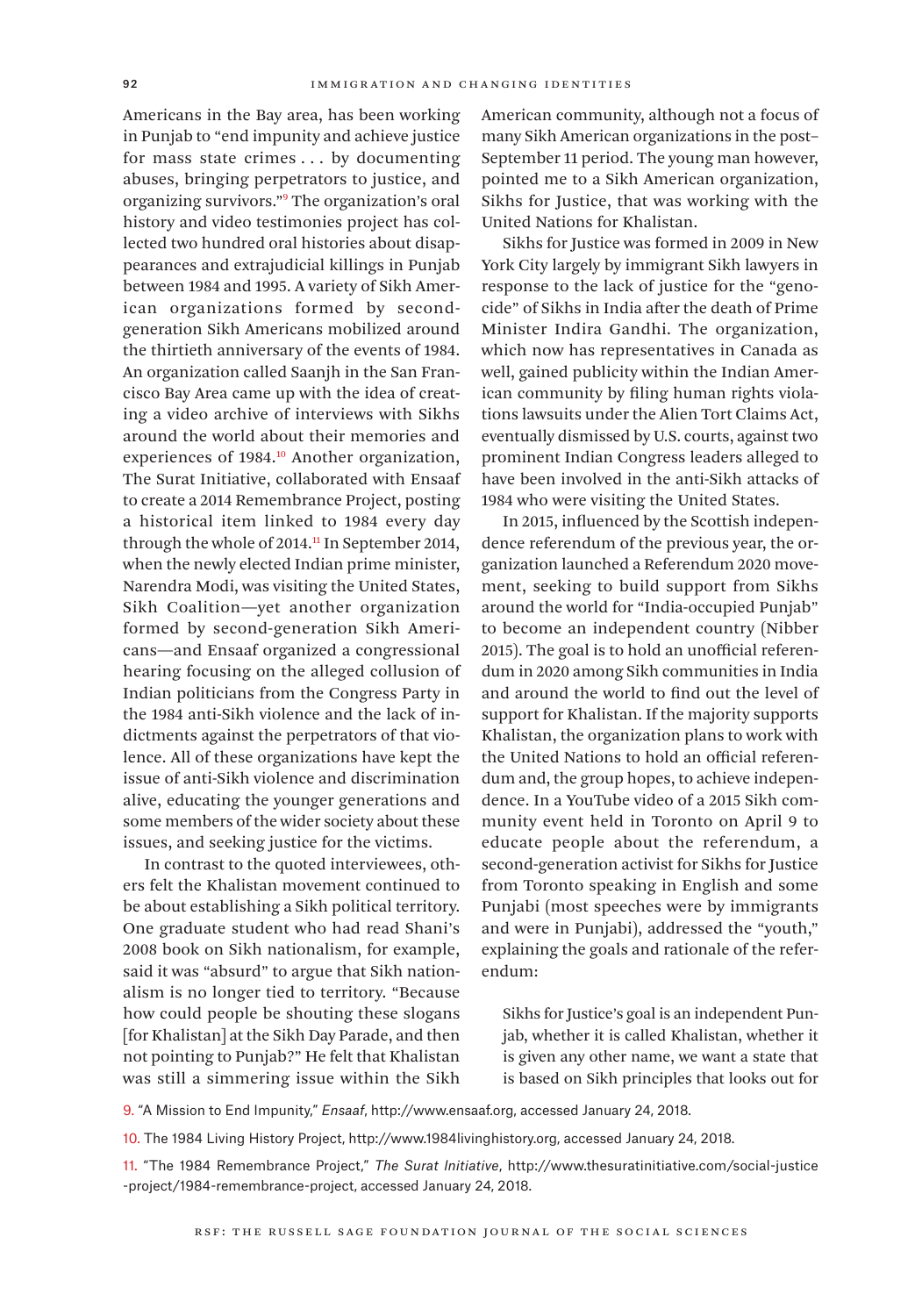Sikh issues, and Sikh people. We want our home and we want our home back, which we chose to give to the Indians in 1947.<sup>12</sup>

Describing India as "the occupying power," he argued that every year, Indians "steal 80 billion dollars from Punjab [referring to the river waters], I want to make it clear, steal \$80 billion every year from *your* pocket." At the end of his speech, he introduced Karen Parker, a U.S. based attorney specializing in human rights law, as a person who had liaised with the United Nations to help a variety of groups achieve independence, and who had "single-handedly, brought the world's most oppressive regimes to their knees." In her presentation, Parker outlined the five principles of self-determination of the United Nations, advised her audience on how Sikhs could make a case under each of the five principles, and promised her support to Sikhs for their self-determination movement.<sup>13</sup> A similar event with many of the same speakers (including Karen Parker) was held in California on August 17, 2015.14

## The Impact of 9/11: Mobilizing as an American Religious and Ethnic **MINORITY**

A second watershed moment for American Sikhs came on September 11, 2001, when they became the targets of hate crimes in the United States. This also coincided with the coming-ofage of the second generation, who took the lead in forming organizations to obtain public recognition and civil rights for Sikh Americans as a distinct American religious minority. Turbanwearing Sikhs became particularly vulnerable to hate crimes after September 11 because they have been often mistaken for Osama bin Laden followers. The first fatality of the 9/11 backlash in the United States was a Sikh, Balbir Singh Sodhi of Arizona, who was killed on September 15, 2011, by a man who thought Sodhi was a Muslim. In describing how Sikhs were affected

immediately after 9/11, a young activist from the Richmond Hill area of Queens (a neighborhood with a large Sikh settlement) spoke of a Sikh man walking down the street who was beaten by baseball bats by a bunch of young white men. "So that was a shocker to everybody. We thought we were safe in Richmond Hill after India [referring to the anti-Sikh violence in north India] and now this was happening to us." Another young man told me of hearing about "someone getting shot on 57th Street because of their turban and the police not registering a case. And the community was not taken seriously by law enforcement and also the media and politicians." The "horrible, burning platform of 9/11" led to the formation of new Sikh advocacy organizations in the United States and the refocusing of others. The Sikh Coalition, one of the major U.S. Sikh advocacy organizations, was formed in the weeks after 9/11. Discussing its founding, Amrita Kaur argued that the need had been urgent:

Because it was such a big tragedy that occurred. And Sikhs were being impacted and targeted so, so deeply and so violently, that, you know, people took six months off work, and ... stopped going to school ... they spent a lot of time addressing these issues because they just felt like they couldn't do any other work.

A Sikh organization, SMART (Sikh Mediawatch and Resource Taskforce), formed in 1996 to represent Sikhs in the media, changed its focus to civil rights issues after 9/11 and renamed itself SALDEF (Sikh American Legal Defense and Education Fund) in 2004. Yet another Sikh American organization, United Sikhs, originally created in 1999 to help the underprivileged in New York City's borough of Queens, also changed its mission after 9/11 to focus on international issues of concern to the Sikh diaspora.

12. Elsewhere he refers to the fact that because the Sikh representatives did not sign the Indian constitution, Punjab was never really legally a part of India.

13. TAG TV Community Roundup, "'2020 Referendum Conference' by Sikhs for Justice," April 9, 2015, [https://](https://www.youtube.com/watch?v=tbXQr3lx_cI) [www.youtube.com/watch?v=tbXQr3lx\\_cI,](https://www.youtube.com/watch?v=tbXQr3lx_cI) accessed January 24, 2018.

14. Sikhs for Justice Channel, "Watch 'Referendum 2020'—Conference Live Broadcast from California," August 16, 2015, [https://www.youtube.com/watch?v=44TlVVcSJyU,](https://www.youtube.com/watch?v=44TlVVcSJyU) accessed January 24, 2018.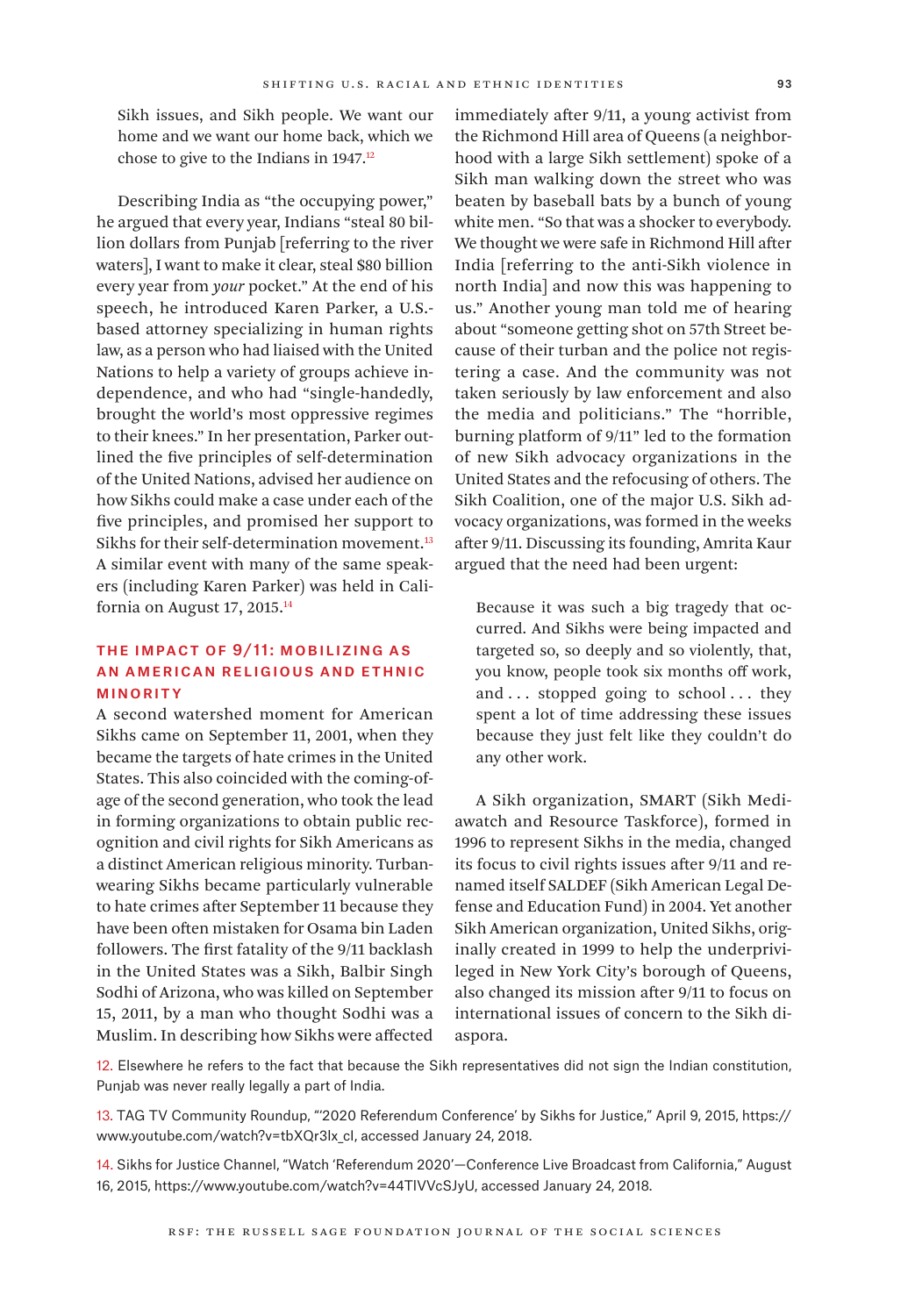The activities of the national Sikh American advocacy organizations have focused on educating the wider public about Sikhs, mobilizing around their civil and religious rights, and drawing attention to hate crimes. SALDEF developed programs to, among other things, educate and train law enforcement personnel about the cultural and religious heritage of Sikh communities. Sikh Coalition and SALDEF also worked on educating the Transportation Security Administration at airports about the rights of Sikhs around their symbols of faith, the Sikh turban and *kirpan* (ceremonial dagger), to ensure that Sikh air travelers were not harassed.

Given the lack of knowledge about Sikhism in the United States, an important task facing Sikh American organizations has been to educate Americans about the Sikh religion. The Sikh Coalition and SALDEF now have short presentations on Sikhs and Sikhism on their websites, have organized Sikh awareness presentations in schools and educational institutions around the country, and have funded public service media messages to demystify the Sikh turban and beard. These organizations have also been very active in the educational arena to influence the way their religious histories and traditions are presented in U.S. school textbooks—and, indeed, to have these histories and traditions presented in the first place. They have been able to get Sikh content included in the curriculum in Texas, California, New York, New Jersey, and Idaho. A 2014 study by the Sikh Coalition found that Sikh children disproportionately experienced bullying in schools around the country.15 Consequently, working with schools to combat negative stereotypes and address bullying has been an important task of the Sikh Coalition.

Sikh advocacy organizations have been particularly active around religious accommodation rights. Although turbaned Sikhs have been banned from joining the U.S. armed forces since the 1980s, due to the activism of secondgeneration Sikh leaders, individual exceptions were made in 2009 for three Sikhs who were allowed to join the army and maintain their beards, turbans, and *kirpans*. Four other Sikh men were granted religious accommodations in 2016 and allowed to serve with their articles of faith. In early 2017, the U.S. army made it easier for religious accommodations to be provided for new recruits by allowing them to be approved at the brigade level. Sikh activists have also mobilized around the right of Sikhs to maintain their symbols of faith in the workplace and have been successful in getting Workplace Religious Freedom Acts introduced in New York City and California. Finally, Sikh American groups successfully mobilized to sponsor a float at the New Year's Rose Bowl Parade every year since 2014.

Hate crimes against turban-wearing Sikhs are an ongoing problem. The 2012 shooting attack on a Sikh temple in Wisconsin by a white supremacist killed five Sikhs and wounded many others. More recently, Sikh activists told me that hate crimes in the United States against Sikhs had escalated after the Paris and San Bernardino terrorist attacks. Sikh American advocacy organizations have mobilized to bring attacks against Sikhs to the attention of authorities, and in 2013 the FBI agreed to track those against Sikhs as well as Hindus and Arabs.

The events of 1984 and 2001 also led to a movement by Sikh American organizations to have Sikhs classified as a separate ethnic group, distinct from Indian Americans, in the 2010 U.S. census. In Britain, the House of Lords ruled in 1983 that Sikhs were an ethnic group and could therefore receive legal protection against discrimination for their articles of faith under the Race Relations Act of 1976 (Singh and Tatla 2006, 133). Using that precedent, United Sikhs, with the support of SALDEF, the Sikh Coalition, and other Sikh organizations, petitioned the Census Bureau to create a separate Sikh category in the census and to count them as an ethnicity, challenging the Census Bureau practice of counting Sikhs as Asian Indians even if they marked the Other Race category and wrote in Sikh on the census form. The Sikh organiza-

15. More than 50 percent of Sikh children (versus 32 percent of all American schoolchildren) reported being bullied. The figure for turbaned Sikhs was even higher, 67 percent. Many indicated that they were attacked because they were labeled as terrorists.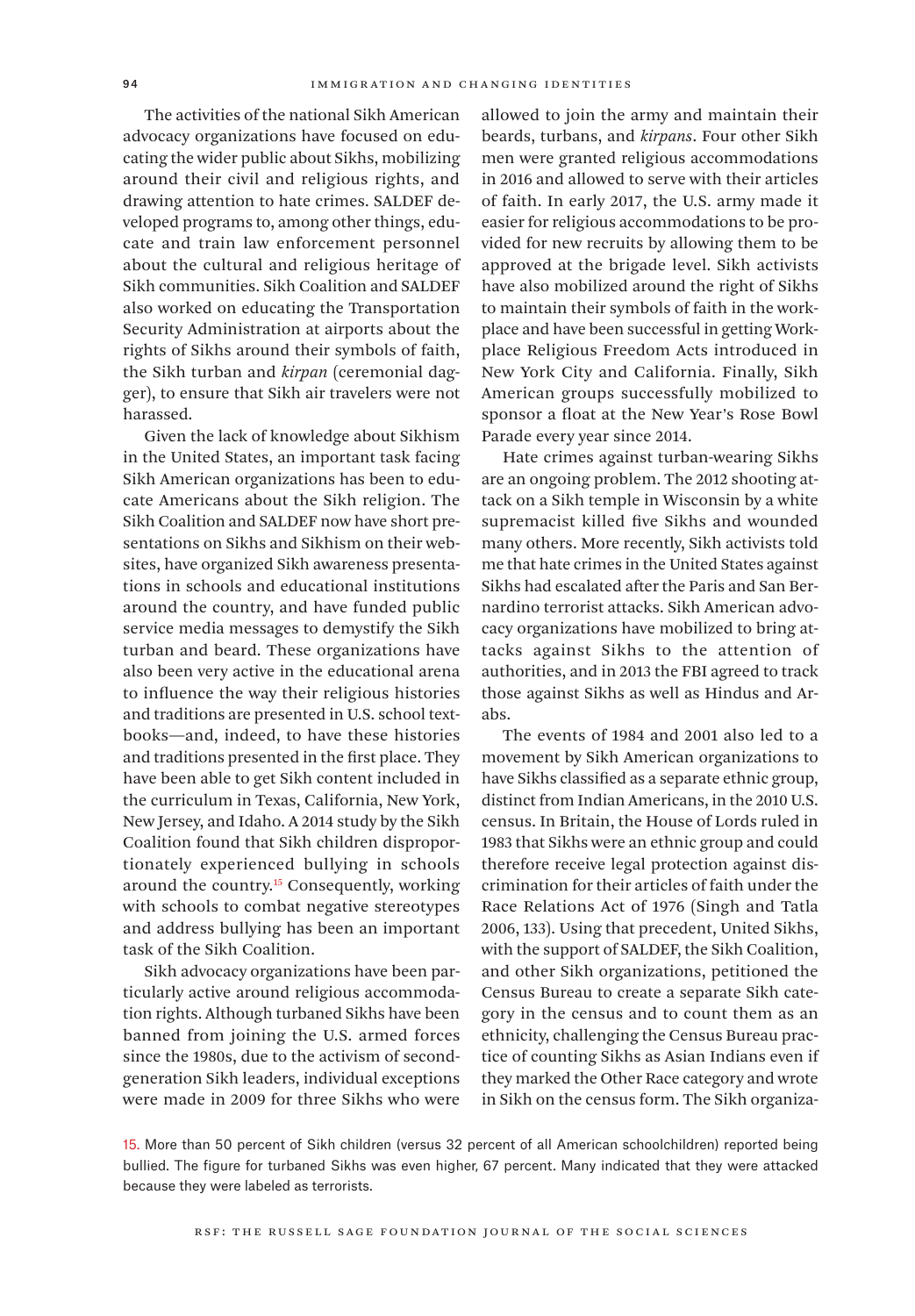tions argued that this change was important because American Sikhs fit the classification of a minority under international law, that the U.S. category of race should also include ethnicity and the right to self-define that ethnicity, that the U.S. Sikh population remains invisible and undercounted because of the lack of a separate census category, and finally, that Sikhs have been victims of hate crimes and discrimination particularly after 9/11 but that these issues cannot be properly documented or prosecuted unless Sikhs are recognized as a separate ethnic group.16 This campaign was not successful, but United Sikhs urged Sikhs in the United States not to check Asian Indian but to write in Sikh under the Other Race category (not the Other Asian category) for the 2010 census arguing that it was still important to do this because the Census Bureau reviews the write-in forms, and that a large number of write-ins may ultimately result in the bureau being more receptive to

#### **CONCLUSION**

the demand in the future.<sup>17</sup>

An examination of Sikh American activism over more than one hundred years demonstrates how and why racial and ethnic classifications, as well as identifications, can change due to the interaction between international events (including developments in the home countries) and those in host countries, and the role of religion, particularly religious minority status in this process.

The three-way relationship between the United States, Canada, and Britain played an important role in the development of discriminatory policies against people from the Indian subcontinent in North America and helped shape how Sikhs in the United States identified themselves and mobilized to further their interests. The 1908 Canadian act banning further Indian immigration was passed with the approval of American and British authorities (Jacoby 2007, 91; Sohi 2014, 27). Anti-immigrant groups in the United States used the 1908 Canadian law to develop similar policies in Northern California. For their part, Indian nationalist leaders moving across the Canadian and U.S. borders worked to link the degrading treatment of Sikhs in North America to their status as the colonial subjects of the British Empire. Leaders of the movement for citizenship rights in the United States—such as Bhagat Singh Thind, Dalip Singh Saund, and J. J. Singh—were strong Indian patriots, also working for Indian independence from the United States. Early Sikh immigrants used Western ideas about an Aryan homeland in the Caucasus (from which originated a migration to Europe and India) to argue that they were racially related to white Europeans and therefore deserving of citizenship. However British worries about the development of the Ghadar movement in the United States shaped the U.S. Supreme Court's *Thind* decision, leading Indians to be reclassified from white to nonwhite alien, which meant that they lost their citizenship rights and their land holdings. The argument that Indians were Caucasians was resuscitated by a census agency after the passage of civil rights legislation in the 1960s to argue that Indian Americans should not be brought under the protection of this legislation and should be classified as white. The Japanese attack on Pearl Harbor and the entry of the United States into World War II helped change the position of Indian immigrants in this country. Needing Indian support for the war against Japan, the American administration and the Congress became more sympathetic to the cause of Indian independence and the demand for citizenship for Indians in the United States.

Later developments in India as well as in the United States led the group to stress their identity as Sikhs rather than Indians. Although Sikhs were officially classified as Asian Indians by the U.S. government, discrimination against them in India led many Sikh Americans to dissociate from an Indian identity after the events of 1984. Tensions with Middle Eastern coun-

16. Minority Rights Group International, "Memorandum Regarding the Tabulation of Sikh Ethnicity in the United States Census," accessed January 24, 2018, [http://www.unitedsikhs.org/petitions/Memo%20re%20Sikh%20](http://www.unitedsikhs.org/petitions/Memo%20re%20Sikh%20Ethnicity.pdf.) [Ethnicity.pdf.](http://www.unitedsikhs.org/petitions/Memo%20re%20Sikh%20Ethnicity.pdf.)

17. United Sikhs, "Census 2010 Sikh American Census Campaign FAQ," [http://www.unitedsikhs.org/Press](http://www.unitedsikhs.org/PressReleases/census_FAQ_final_2_3.10.10.pdf) [Releases/census\\_FAQ\\_final\\_2\\_3.10.10.pdf,](http://www.unitedsikhs.org/PressReleases/census_FAQ_final_2_3.10.10.pdf) accessed January 24, 2018.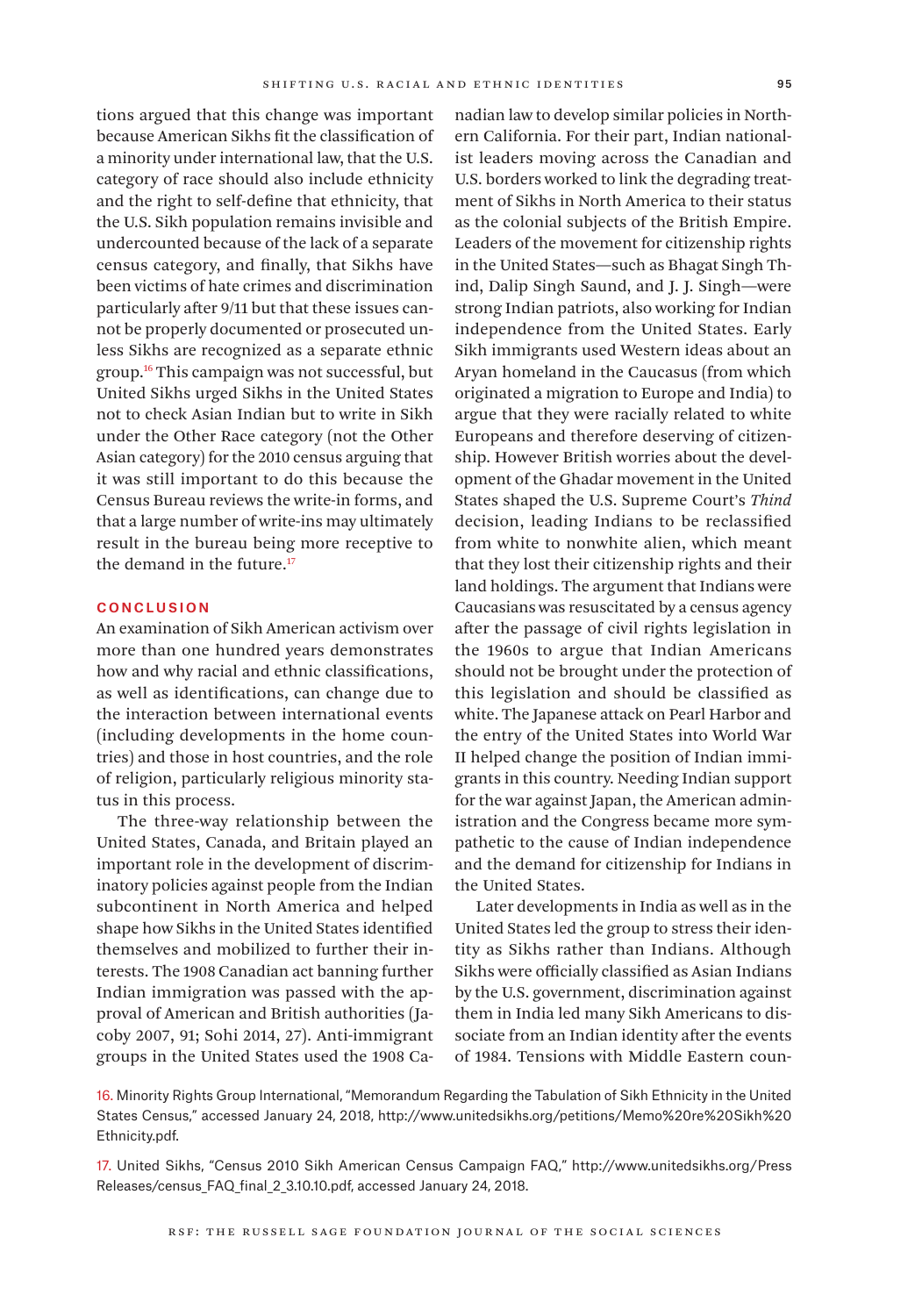tries, culminating in the attacks of September 11, 2001, gave rise to hate crimes against Sikh American men with turbans and beards, continuing to the present, resulting in mobilizations led by second-generation Sikh Americans to obtain recognition and rights as an American religious minority. Making claims based on the 1983 ruling by the House of Lords in Britain identifying Sikhs as an ethnic group entitled to receive protection against discrimination, some Sikh American organizations have been trying to get Sikhs defined as an ethnic group in the U.S. census distinct from Asian Indians.

Minority status in the home and host country has been an important factor in the construction and changes in Sikh American identity. In India, Sikhs went from being a privileged minority under the British to a discriminatedagainst minority after the end of colonial rule. In the United States, race and the presence and visibility of external articles of faith such as the turban and unshorn beard have led to the intertwining of racial and religious discrimination against Sikhs. In the United States, despite the official disestablishment of religion, Protestant Christianity long dominated the public square and the nation is now commonly conceived of as Judeo Christian (Torpey 2010). Consequently, minority religious groups are motivated to mobilize to educate the wider society about their religion, challenge stereotypes, and obtain recognition and rights for their beliefs and practices.

Rejection-identification, or the embrace of a strong Sikh identity in response to discrimination, has been another factor shaping Sikh activism. The collective memory of the traumatic 1984 attacks against Sikhs in India provided a rallying point for diasporic Sikh mobilization, followed by the post-9/11 attacks in the United States. The second generation has been organizing by welding together Sikhi (Sikh theology) and their knowledge of the American system. Many of the activists are lawyers, having gone to law school to pursue social justice activism. Consequently, they were well positioned to take leadership of Sikh advocacy after the events of September 11, 2001.

What lessons does the Sikh American experience have for theories of immigration and identity? The analysis of Sikh American identity and activism brings out the importance of examining how international events and connections between countries, as well as the transnational links that immigrant groups forge or maintain, can play a role in the development of American racial and ethnic identities. It shows the need to adopt a historical perspective to understand identity, demonstrating the significance of the colonialism project and its legacies for the development of racial categories. We also see that often changes in identity come about as a result of immigrant political activism. Consequently, it is essential that we do not overlook immigrant agency in this process. Finally, this study makes clear that racial and ethnic classification and self-identification may be much more dynamic than we have previously understood.

#### **REFERENCES**

- Ajrouch, Kristine, J., and Amaney Jamal. 2007. "Assimilating to a White Identity: The Case of Arab Americans." *International Migration Review* 41(4): 860–79.
- Anderson, Margo J. 2002. "Counting by Race: The Antebellum Legacy." In *The New Race Question: How the Census Counts Multiracial Individuals*, edited by Joel Perlmann and Mary C. Waters. New York: Russell Sage Foundation.
- Azuma, Eiichiro, 2017. "The Lure of Military Imperialism: Race, Martial Citizenship, and Minority American Transnationalism During the Cold War." *Journal of American Ethnic History* 36(2): 72–82.
- Barlow, Fiona, K., Chris G. Sibley, and Matthew J. Hornsey. 2012. "Rejection as a Call to Arms: Inter-racial Hostility and Support for Political Action as Outcomes of Race-Based Rejection in Majority and Minority Groups." *British Journal of Social Psychology* 51(1): 167–77.
- Basch, Linda, Nina Glick Schiller, and Cristina Szanton Blanc. 1994. *Nations Unbound: Transnational Projects, Postcolonial Predicaments, and Deterritorialized Nation-States.* Amsterdam: Gordon and Breach.
- Branscombe, Nyla R., Michael T. Schmitt, and Richard D. Harvey. 1999. "Perceiving Pervasive Discrimination Among African Americans: Implications for Group Identification and Well-Being."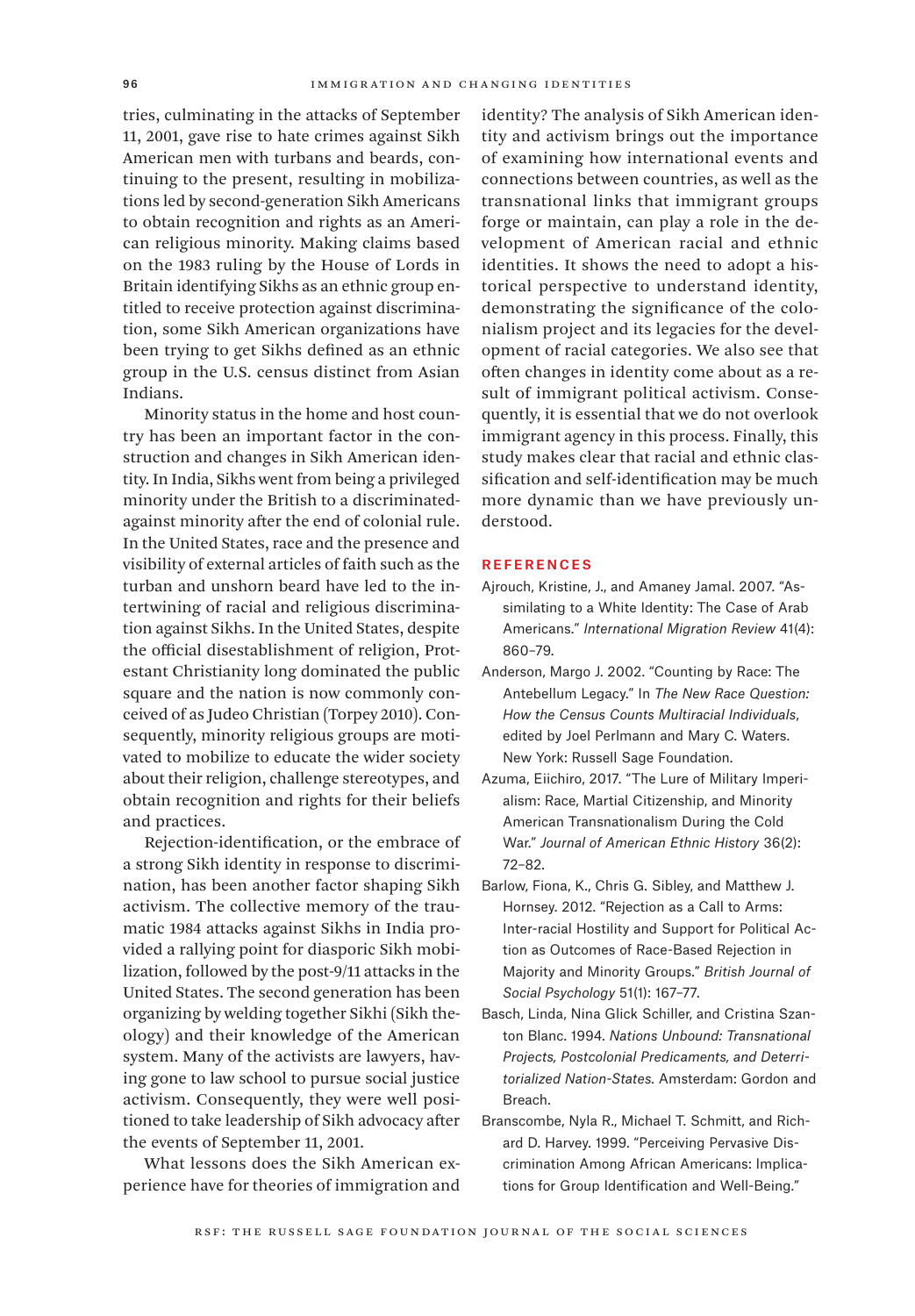*Journal of Personality and Social Psychology* 77(1): 135–49.

- Buchignani, Norman, and Doreen M. Indra, with Ram Srivastiva. 1985. *Continuous Journey: A Social History of South Asians in Canada.* Toronto: McClelland and Stewart Ltd. in association with the Multiculturalism Directorate, Department of the Secretary of State, and the Canadian Government Publishing Centre, Supply and Services, Canada.
- Chima, Jugdep S. 2010. *The Sikh Separatist Insurgency in India: Political Leadership and Ethnonationalist Movements.* New Delhi: Sage Publications.
- Coulson, Doug. 2015. "British Imperialism, the Indian Independence Movement, and the Racial Eligibility Provisions of the Naturalization Act: *United States v. Thind* Revisited." *Georgetown Journal of Law & Modern Critical Race Perspectives* 7(1): 1–42.
- Das Gupta, Monisha. 2006. *Unruly Immigrants: Rights Activism, and Transnational South Asian Politics in the United States.* Durham, N.C.: Duke University Press.
- Dirks, Nicholas B. 2001. *Castes of Mind: Colonialism and the Making of Modern India.* Princeton, N.J.: Princeton University Press.
- Dutta, Manoranjan. 1982. "Asian Indian Americans: Search for an Economic Profile." In *From India to America: A Brief History of Immigration, Problems of Discrimination, Admission and Assimilation*, edited by Siripati Chandrasekhar. La Jolla, Calif.: Population Review.
- Gill, Parmbir Singh. 2014. "A Different Kind of Dissidence: The Ghadar Party, Sikh History, and the Politics of Anticolonial Mobilization." *Sikh Formations* 10(1): 23–41.
- Gould, Harold A. 2006. *Sikhs, Swamis, Students, and Spies: The India Lobby in the United States, 1900–1946.* New Delhi: Sage Publications.
- Gurr, Ted R. 2000. *Peoples Versus States: Minorities at Risk in the New Century.* Washington, D.C.: United States Institute for Peace.

Haney López, Ian. 1996. *White by Law: The Legal Construction of Race*. New York: New York University Press.

Howe, Marvine. 1984. "Sikh Parley: 'We Are United: We Are Angry." *New York Times,* July 29. Accessed January 4, 2017. [http://www.nytimes](http://www.nytimes.com/1984/07/29/world/sikh-parley-we-are-united-we-are-angry.html.) [.com/1984/07/29/world/sikh-parley-we-are](http://www.nytimes.com/1984/07/29/world/sikh-parley-we-are-united-we-are-angry.html.) [-united-we-are-angry.html.](http://www.nytimes.com/1984/07/29/world/sikh-parley-we-are-united-we-are-angry.html.)

Human Rights Watch. 2007. *Protecting the Killers: A Policy of Impunity in Punjab, India*. Vol. 19, no. 14(C). Fremont, Calif. / New York: Ensaaf / Human Rights Watch. Accessed January 24, 2018. [https://www.hrw.org/report/2007/10/17](https://www.hrw.org/report/2007/10/17/protecting-killers/policy-impunity-punjab-india.) [/protecting-killers/policy-impunity-punjab-india.](https://www.hrw.org/report/2007/10/17/protecting-killers/policy-impunity-punjab-india.)

Jacoby, Harold, S. 2007. *History of East Indians in America*: *The First Half-Century Experience of Sikhs, Hindus, and Muslims*, 2nd ed*.* Amritsar: B. Chattar Singh Jiwan Singh.

- Jensen, Joan M. 1988. *Passage from India: Asian Indian Immigrants in North America.* New Haven, Conn.: Yale University Press.
- Johnston, Hugh J. M. 2014. *The Voyage of the Komagata Maru: The Sikh Challenge to Canada's Colour Bar.* Vancouver: UBC Press.
- Jung, Moon-Kie. 2015. *Beneath the Surface of White Supremacy: Denaturalizing US Racisms Past and Present.* Palo Alto, Calif.: Stanford University Press.
- Kashmeri, Zuhair, and Brian McAndrew. 2005. *Soft Target: The Real Story Behind the Air India Disaster*, 2nd ed. Toronto: James Lorimer & Company.
- Kurien, Prema. 2001. "Religion, Ethnicity, and Politics: Hindu and Muslim Indian Immigrants in the United States." *Ethnic and Racial Studies* 24(2): 263–93.
- Levitt, Peggy, and Mary C. Waters. 2002. *The Changing Face of Home: The Transnational Lives of the Second Generation.* New York: Russell Sage Foundation.
- Lindsay, Colin. 2001. "The East Indian Community in Canada." Catalogue no. 89-621-XIE, No. 4. Ottawa: Statistics Canada. Accessed January 24, 2018. [http://www.statcan.gc.ca/pub/89-621-x](http://www.statcan.gc.ca/pub/89-621-x/89-621-x2007004-eng.pdf.) [/89-621-x2007004-eng.pdf.](http://www.statcan.gc.ca/pub/89-621-x/89-621-x2007004-eng.pdf.)
- Lyons, Terrence, and Peter Mandaville. 2012. *Politics from Afar: Transnational Diasporas and Networks*. New York: Columbia University Press.
- Mahmood, Cynthia Kepley. 2014. "'Khalistan' as Political Critique." In *The Oxford Handbook of Sikh Studies*, edited by Pashaura Singh and Louis E. Fenech*.* Oxford: Oxford University Press.
- McMahon, Susanne. 2001. *Echoes of Freedom: South Asian Pioneers in California, 1899–1965*. Berkeley: University of California, Center for South Asian Studies.
- Nibber, Gurpreet Singh. 2015. "Referendum 2020? Khalistan Divides, Unites, Sikhs Abroad." *Hindustan Times,* August 4, 2015. Accessed January 5, 2017. [http://www.hindustantimes.com/punjab]( http://www.hindustantimes.com/punjab/referendum-2020-khalistan-divides-unites-sikhs-abroad/story-QBIfntRdW0zF7kVpw9XgmN.html.)